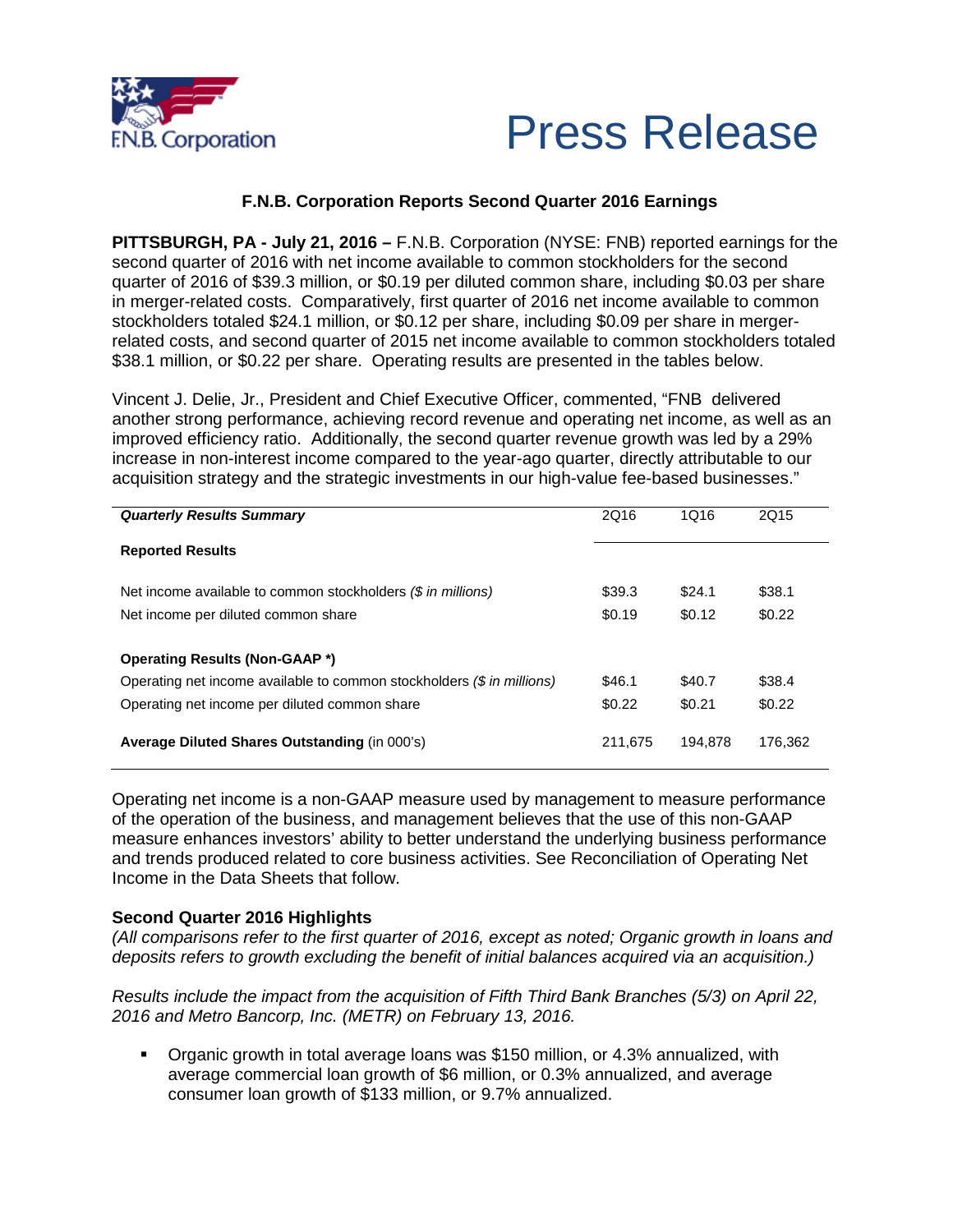



- On an organic basis, average total deposits and customer repurchase agreements grew \$149 million, or 3.8% annualized, primarily due to growth in average transaction deposits and customer repurchase agreements.
- The net interest margin\* increased one basis point to 3.41%, compared to 3.40% in the prior quarter.
- The efficiency ratio\* was 55.4%, compared to 56.4% in the prior quarter and 56.0% in the year-ago quarter.
- Credit quality results reflect generally consistent non-performing loan levels and slightly increased total delinquency levels. Non-performing loans and other real estate owned (OREO) to total originated loans and OREO was 1.15%, compared to 1.18% in the prior quarter, and total originated delinquency increased slightly to 1.02% at June 30, 2016. Net originated charge-offs were 0.35% annualized of total average originated loans, compared to 0.21% annualized in the first quarter of 2016 and 0.23% annualized in the year-ago quarter.
- The tangible common equity to tangible assets ratio\* was 6.68% at June 30, 2016, compared to 6.93% at March 31, 2016, reflecting the strong loan growth and the addition of Fifth Third balances. The tangible book value per common share\* increased \$0.04 to \$6.40 at June 30, 2016.

# **Second Quarter 2016 Results – Comparison to Prior Quarter**

*(All comparisons refer to the first quarter of 2016, except as noted; Organic growth in loans and deposits refers to growth excluding the benefit of initial balances acquired via acquisitions.)*

*Results include the impact from the acquisition of Fifth Third Bank branches (5/3) on April 22, 2016 and Metro Bancorp, Inc. (METR) on February 13, 2016.*

# Net Interest Income/Loans/Deposits

Net interest income on a fully taxable equivalent (FTE) basis\* totaled \$157.2 million, increasing \$14.3 million or 10.0%. The reported net interest margin increased slightly to 3.41%, compared to 3.40%, as the second quarter had \$2.3 million of greater accretable yield benefit. The core net interest margin\* narrowed 3 basis points to 3.35%, reflecting the continued low interest rate environment. Average earning assets grew \$1.6 billion, or 9.5%, due to a full quarter of earning assets from the METR and 5/3 branch acquisitions and continued organic loan growth.

Average loans totaled \$14.3 billion and increased \$1.1 billion, or 8.3%, reflecting the acquired METR and 5/3 average loan balances and organic average loan growth of \$150 million, or 4.3% annualized (including the impact of exiting \$60 million in adversely classified acquired commercial loan pools through sales in March and June). Average organic consumer loan growth was \$133 million, or 9.7% annualized.

Total average deposits and customer repurchase agreements totaled \$16.0 billion and increased \$1.5 billion, or 10.2%, including the acquired METR and 5/3 balances and average organic growth of \$149 million or 3.8% annualized. Organic growth in low-cost transaction deposit accounts and customer repurchase agreements was \$140 million, or 4.3% annualized.

## Non-Interest Income

Non-interest income totaled \$51.4 million, increasing \$5.4 million, or 11.7%. The increase in non-interest income was due to the benefit of a full quarter of METR operations, increased capital markets revenue driven by higher commercial volume, and favorable mortgage and consumer banking performance. Capital markets, mortgage banking, insurance and wealth management organic growth results reflect the benefits from investments made to increase the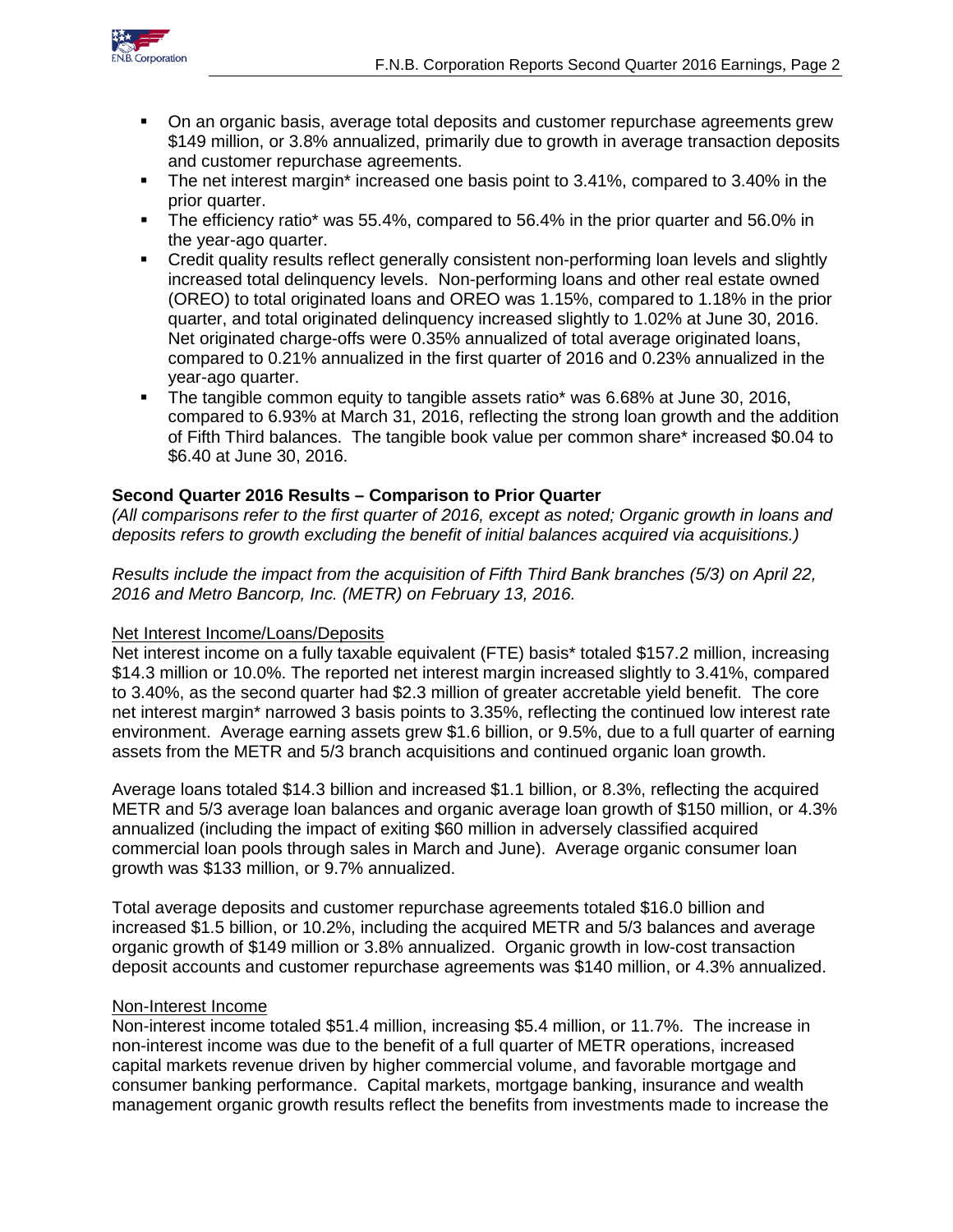

scale of each business and incremental lift from the newer markets of Cleveland and Baltimore. Non-interest income equaled 25% of total revenue.

## Non-Interest Expense

Non-interest expense totaled \$129.6 million, decreasing \$7.0 million, or 5.1%, and included merger and severance costs of \$10.6 million, compared to \$24.9 million of merger and severance costs and a \$2.6 million impairment charge on acquired other assets in the prior quarter. Absent these merger and acquisition-related costs, non-interest expense would have increased \$10.0 million, or 9.1%, primarily attributable to the additional operating costs for a full quarter of METR and 5/3 branches converted early during the second quarter. The efficiency ratio\* improved to 55.4%, compared to 56.4%.

# Credit Quality

Credit quality results continued to reflect satisfactory performance and slightly increased nonperforming loan levels and total delinquency levels. The ratio of non-performing loans and OREO to total loans and OREO was flat at 0.95%, and for the originated portfolio, the ratio of non-performing loans and OREO to total loans and OREO decreased 3 basis points to 1.15%. Total originated delinquency, defined as total past due and non-accrual originated loans as a percentage of total originated loans increased 9 basis points to 1.02%, compared to 0.93% at March 31, 2016. The increase in originated delinquency primarily relates to loans 30 days past due.

Net charge-offs totaled \$10.1 million, or 0.28% annualized of total average loans, compared to \$6.0 million, or 0.18% annualized. For the originated portfolio, net charge-offs were \$9.9 million, or 0.35% annualized of total average originated loans, compared to \$5.9 million or 0.21% annualized. The increase in net charge-offs during the quarter was caused by \$4.0 million of net charge-offs from a single commercial relationship involving a borrower alleged to have falsified documents and financial information over an extended period of time. The ratio of the allowance for loan losses to total originated loans was stable at 1.26% at June 30, 2016. The provision for loan losses totaled \$16.6 million, compared to \$11.8 million in the prior quarter, with the increase driven by the above-mentioned charge-off.

# **June 2016 Year-To-Date Results – Comparison to Prior Year-To-Date Period**

*(All comparisons refer to the first six months of 2015, except as noted; Organic growth in loans and deposits refers to growth excluding the benefit of initial balances acquired via acquisitions.)*

*Results include the impact from the acquisition of Fifth Third Bank branches (5/3) on April 22, 2016, Metro Bancorp, Inc. (METR) on February 13, 2016, and the acquisition of five Bank of America branches (BofA) on September 19, 2015.*

# Net Interest Income/Loans/Deposits

Net interest income on a FTE basis\* totaled \$300.0 million, increasing \$50.7 million, or 20.3%, reflecting average earning asset growth of \$3.2 billion, or 22.0%. The reported net interest margin was 3.41%, compared to 3.46%. The core net interest margin\* narrowed 4 basis points to 3.39%, due to the extended low interest rate environment and competitive landscape for earning assets.

Average loans totaled \$13.8 billion and increased \$2.4 billion, or 20.9%, including the impact of acquired METR, 5/3 and BofA balances. Organic growth in total average loans equaled \$926 million, or 8.1%. Organic growth in average commercial loans totaled \$554 million, or 8.7%, and organic growth in average consumer loans was \$368 million or 7.4%. Total organic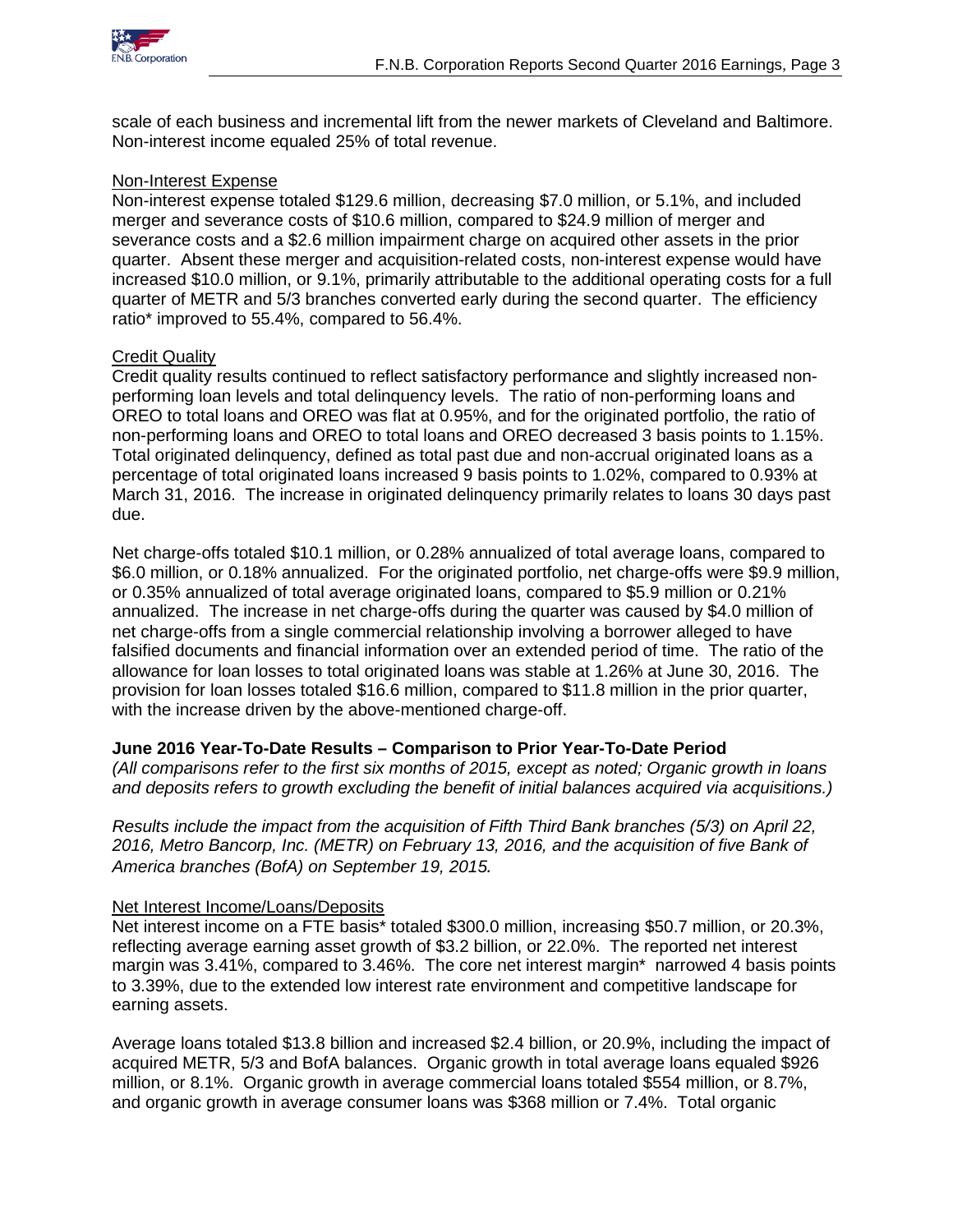

commercial loan growth was led by the increased production levels from the metropolitan markets of Pittsburgh, Baltimore and Cleveland. Total average consumer loan growth was led by foot-print wide growth in the residential and indirect portfolios.

Average deposits and customer repurchase agreements totaled \$15.2 billion and increased \$2.8 billion, or 22.1%, due to acquired METR, 5/3 and BofA balances and average organic growth of \$725 million or 5.8%. On an organic basis, average total transaction deposits and customer repurchase agreements increased \$834 million or 8.4%. Total loans as a percentage of deposits and customer repurchase agreements was 92.1% at June 30, 2016.

## Non-Interest Income

Non-interest income totaled \$97.5 million, increasing \$19.5 million or 25.0%. Non-interest income reflects the benefit of the METR, 5/3 and BofA acquisitions and strong organic growth from capital markets, mortgage banking, wealth management and positive consumer banking revenue trends.

# Non-Interest Expense

Non-interest expense totaled \$266.3 million, increasing \$75.1 million, or 39.3%. The first six months of 2016 included merger costs of \$35.5 million and a \$2.6 million impairment charge on acquired other assets. Absent these items and merger costs of \$0.4 million in the first six months of 2015, total non-interest expense increased \$37.4 million, or 19.6%, compared to the first six months of 2015, with the increase primarily attributable to the expanded operations of METR, 5/3 and BofA. The efficiency ratio\* was 55.9%, improved slightly from 56.3% in the first six months of 2015.

# Credit Quality

Credit quality results continued to reflect satisfactory performance with slightly increased nonperforming loan and total delinquency levels. For the originated portfolio, non-performing loans and OREO to total loans and OREO was 1.15%, compared to 1.05%, and total originated delinquency increased sixteen basis points to 1.02% at June 30, 2016. The increase in originated non-performing levels was due to normal migration at this stage of the economic cycle.

Net charge-offs for the first six months totaled \$16.1 million, or 0.23% annualized of total average loans, compared to 0.21% annualized in the prior-year period. Net originated chargeoffs were 0.28% annualized of total average originated loans, compared to 0.23% annualized. For the originated portfolio, the allowance for loan losses to total originated loans was 1.26%, compared to 1.21% at June 30, 2015, reflecting additional reserves related to the normal credit migration in this stage of the economic cycle. The ratio of the allowance for loan losses to total loans decreased 7 basis points to 1.06%, with the movement due to additional loan balances from acquisitions without a corresponding allowance for loan losses in accordance with accounting for business combinations. The provision for loan losses was \$28.4 million, compared to \$17.0 million in the prior-year period. The increase is attributable to strong originated loan growth and limited credit migration along with the above-mentioned charge-off.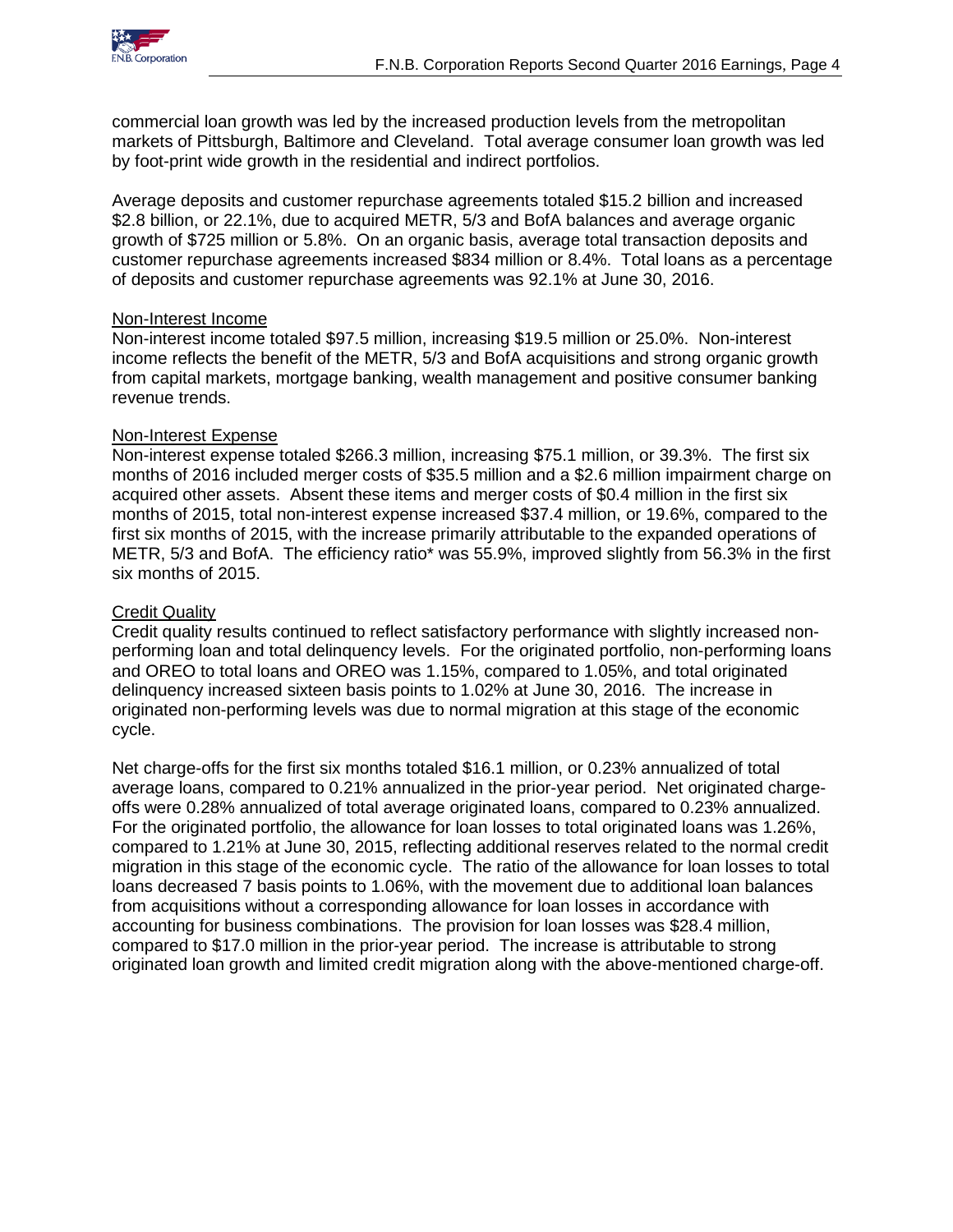

# **Capital Position**

The tangible common equity to tangible assets ratio\* was 6.68%, compared to 6.93% at March 31, 2016. The book value per common share increased to \$11.61, from \$11.50 at March 31, 2016. The tangible book value per common share\* increased to \$6.40, from \$6.36 at March 31, 2016. The common dividend payout ratio for the second quarter of 2016 was 64.7%.

# **\* Non-GAAP Financial Measures**

F.N.B. Corporation uses non-GAAP financial measures, such as operating net income available to common stockholders, operating net income per diluted common share, net interest income on a FTE basis, core net interest margin, efficiency ratio, tangible book value per common share and the ratio of tangible common equity to tangible assets, to provide information useful to investors in understanding F.N.B. Corporation's operating performance and trends, and to facilitate comparisons with the performance of F.N.B. Corporation's peers. The non-GAAP financial measures used by F.N.B. Corporation may differ from the non-GAAP financial measures other financial institutions use to measure their results of operations.

Non-GAAP financial measures should be viewed in addition to, and not as an alternative for, F.N.B. Corporation's reported results prepared in accordance with U.S. GAAP. Reconciliations of GAAP to non-GAAP operating measures to the most directly comparable U.S. GAAP financial measures are included in the tables at the end of this release under the caption "Non-GAAP Financial Measures."

Operating net income is a non-GAAP measure used by management to measure performance in operating the business that management believes provides investors with the ability to better understand recurring business performance and the underlying trends produced by core business activities.

We believe merger expenses are not organic costs to run our operations and facilities. These charges represent expenses to either satisfy contractual obligations of acquired entities without any useful benefit to F.N.B Corporation or to convert and consolidate customer records onto the F.N.B. platforms. These costs are unique to each transaction based on the contracts in existence at the merger date.

Interest income amounts are reflected on an FTE basis which adjusts for the tax benefit of income on certain tax-exempt loans and investments using the federal statutory tax rate of 35.0% for each period presented. The Corporation believes this measure to be the preferred industry measurement of net interest income and provides relevant comparison between taxable and non-taxable amounts.

# **Conference Call**

F.N.B. Corporation will host a conference call to discuss financial results for the second quarter of 2016 on Thursday, July 21, 2016, at 2:00 p.m. Eastern Time. Participating callers may access the call by dialing (844) 802-2440 or (412) 317-5133 for international callers. Participants should ask to be joined into the F.N.B. Corporation call. The Webcast and presentation materials may be accessed through the "About Us - Investor Relations & Shareholder Services" section of the Corporation's Web site at [www.fnbcorporation.com.](http://www.fnbcorporation.com/)

A replay of the call will be available shortly after the completion of the call on the day of the call until midnight ET on Thursday, July 28, 2016. The replay can be accessed by dialing (877) 344- 7529 or (412) 317-0088 for international callers; the conference replay access code is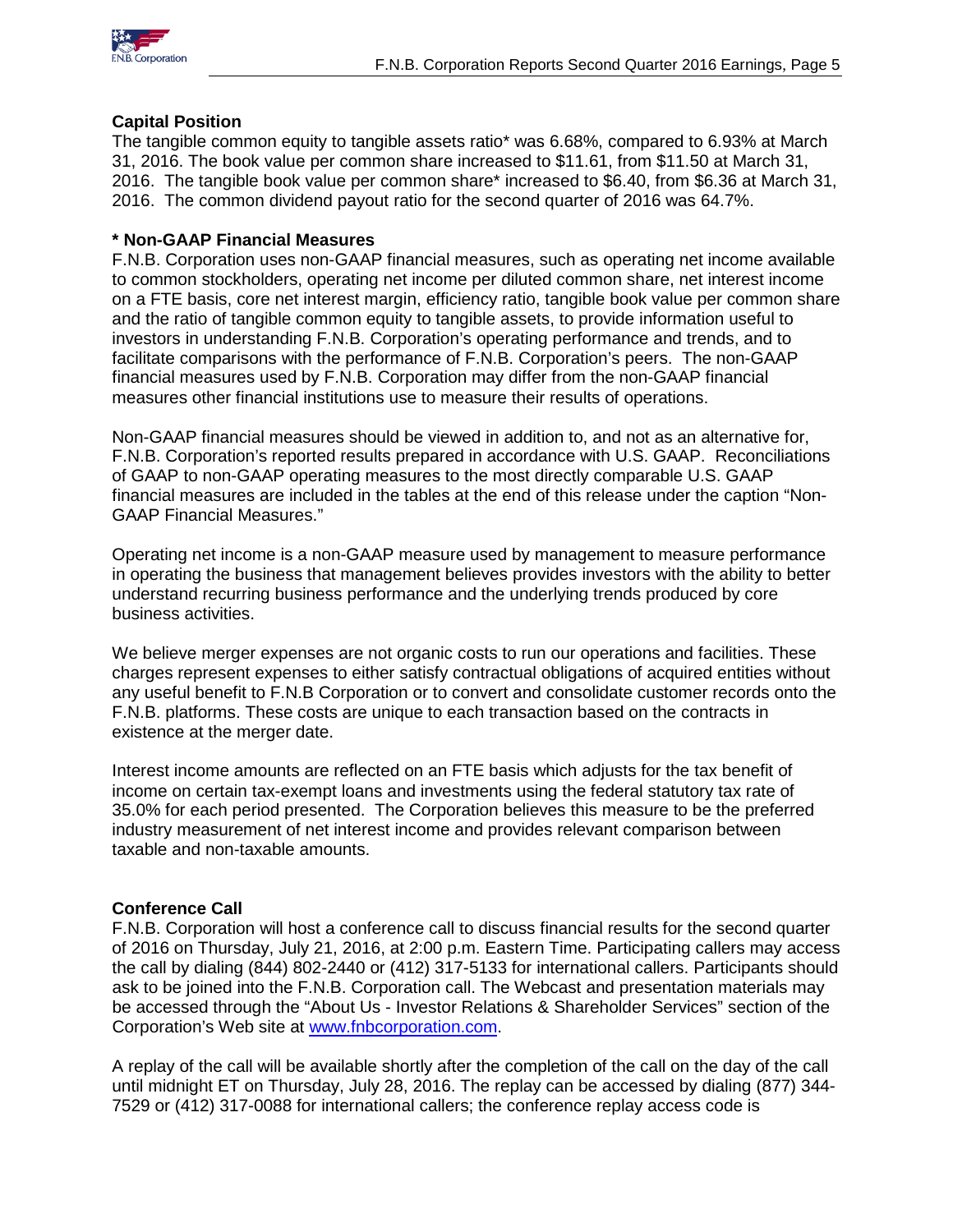

10088077. Following the call, a transcript of the call and the related presentation materials will be posted to the "Shareholder and Investor Relations" section of F.N.B. Corporation's web site at [www.fnbcorporation.com.](http://www.fnbcorporation.com/)

# **About F.N.B. Corporation**

F.N.B. Corporation (NYSE: FNB), headquartered in Pittsburgh, Pennsylvania, is a diversified financial services company operating in six states and three major metropolitan areas. It holds a top retail deposit market share in Pittsburgh, PA, Baltimore, MD, and Cleveland, OH. The Company has total assets of \$21.2 billion and more than 300 banking offices throughout Pennsylvania, Maryland, Ohio and West Virginia. F.N.B. provides a full range of commercial banking, consumer banking and wealth management solutions through its subsidiary network which is led by its largest affiliate, First National Bank of Pennsylvania, founded in 1864. Commercial banking solutions include corporate banking, small business banking, investment real estate financing, international banking, business credit, capital markets and lease financing. The consumer banking segment provides a full line of consumer banking products and services, including deposit products, mortgage lending, consumer lending and a complete suite of mobile and online banking services. F.N.B.'s wealth management services include asset management, private banking and insurance. The Company also operates Regency Finance Company, which has more than 70 consumer finance offices in Pennsylvania, Ohio, Kentucky and Tennessee. The common stock of F.N.B. Corporation trades on the New York Stock Exchange under the symbol "FNB" and is included in Standard & Poor's MidCap 400 Index with the Global Industry Classification Standard (GICS) Regional Banks Sub-Industry Index. Customers, shareholders and investors can learn more about this regional financial institution by visiting the F.N.B. Corporation web site at [www.fnbcorporation.com.](https://www.fnb-online.com/)

# **Cautionary Statement Regarding Forward-looking Information**

We make statements in this press release and the related conference call, and may from time to time make other statements, regarding our outlook for earnings, revenues, expenses, capital levels, liquidity levels, asset levels, asset quality and other matters regarding or affecting F.N.B. Corporation and its future business and operations that are forward-looking statements within the meaning of the Private Securities Litigation Reform Act. Forward-looking statements are typically identified by words such as "believe," "plan," "expect," "anticipate," "see," "look," "intend," "outlook," "project," "forecast," "estimate," "goal," "will," "should" and other similar words and expressions. Forward-looking statements are subject to numerous assumptions, risks and uncertainties, which change over time.

Forward-looking statements speak only as of the date made. We do not assume any duty and do not undertake to update forward-looking statements. Actual results or future events could differ, possibly materially, from those anticipated in forward-looking statements, as well as from historical performance.

Our forward-looking statements are subject to the following principal risks and uncertainties:

- − Our businesses, financial results and balance sheet values are affected by business and economic conditions, including the following:
	- Changes in interest rates and valuations in debt, equity and other financial markets.
	- Disruptions in the liquidity and other functioning of U.S. and global financial markets.
	- The impact of federal regulatory agencies that have oversight or review of F.N.B. Corporation's business and securities activities, including the bank regulatory examination and supervisory process.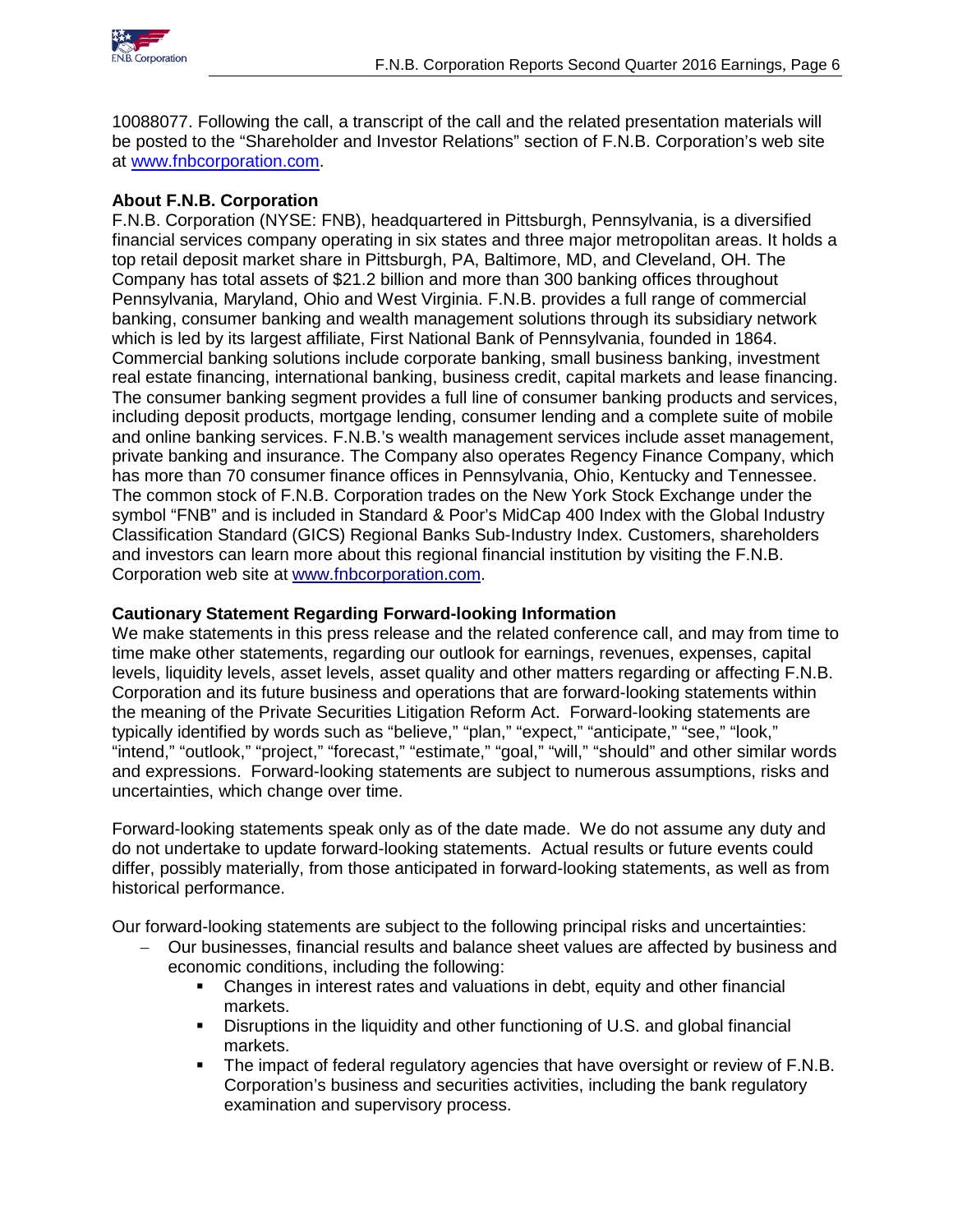

- Actions by the Federal Reserve, U.S. Treasury and other government agencies, including those that impact money supply and market interest rates.
- Slowing or reversal of the rate of growth in the economy and employment levels and other economic factors that affect our liquidity and the performance of our loan portfolio, particularly in the markets in which we operate.
- Changes in customer preferences and behavior, whether due to changing business and economic conditions, legislative and regulatory initiatives, or other factors.
- Legal and regulatory developments could affect our ability to operate our businesses, financial condition, results of operations, competitive position, reputation, or pursuit of attractive acquisition opportunities. Reputational impacts could affect matters such as business generation and retention, liquidity, funding, and ability to attract and retain employees. These developments could include:
	- Changes resulting from legislative and regulatory reforms, including broad-based restructuring of financial industry regulation; changes to laws and regulations involving tax, pension, bankruptcy, consumer protection, and other industry aspects; and changes in accounting policies and principles. We will continue to be impacted by extensive reforms provided for in the Dodd-Frank Wall Street Reform and Consumer Protection Act and otherwise growing out of the recent financial crisis, the precise nature, extent and timing of which, and their impact on us, remains uncertain.
	- Results of the regulatory examination and supervisory process.
	- Changes to regulations governing bank capital and liquidity standards, including due to the Dodd-Frank Act, Volcker rule, Dodd-Frank stress testing rules (DFAST) and Basel III initiatives.
	- **IMPACT ON BUS AND STARK IN ADAM IN STARK IN ADAM IN ADAM IN ADAM IN ADAM IN STARK IN STARK IN STARK IN STARK IN ADAM IN STARK IN ADAM IN STARK IN STARK IN STARK IN STARK IN STARK IN STARK IN STARK IN STARK IN STARK IN STA** rights in intellectual property, the adequacy of our intellectual property protection in general and our operational or security systems or infrastructure, or those of third-party vendors or other service providers, and rapid technological developments and changes.
- Business and operating results are affected by judgments and assumptions in our analytical and forecasting models, our reliance on the advice of experienced outside advisors and our ability to identify and effectively manage risks inherent in our businesses, including, where appropriate, through effective use of third-party insurance, derivatives, swaps, and capital management techniques, and to meet evolving regulatory capital standards.
- As demonstrated by our acquisitions, we grow our business in part by acquiring, from time to time, other financial services companies, financial services assets and related deposits. These acquisitions often present risks and uncertainties, including, the possibility that the transaction cannot be consummated; regulatory issues; cost or difficulties involved in integration and conversion of the acquired businesses after closing; inability to realize expected cost savings, efficiencies and strategic advantages; the extent of credit losses in acquired loan portfolios; the extent of deposit attrition; and the potential dilutive effect to our current shareholders.
- − Competition can have an impact on customer acquisition, growth and retention and on credit spreads and product pricing, which can affect market share, deposits and revenues. Industry restructuring in the current environment could also impact our business and financial performance through changes in counterparty creditworthiness and performance, and the competitive and regulatory landscape. Our ability to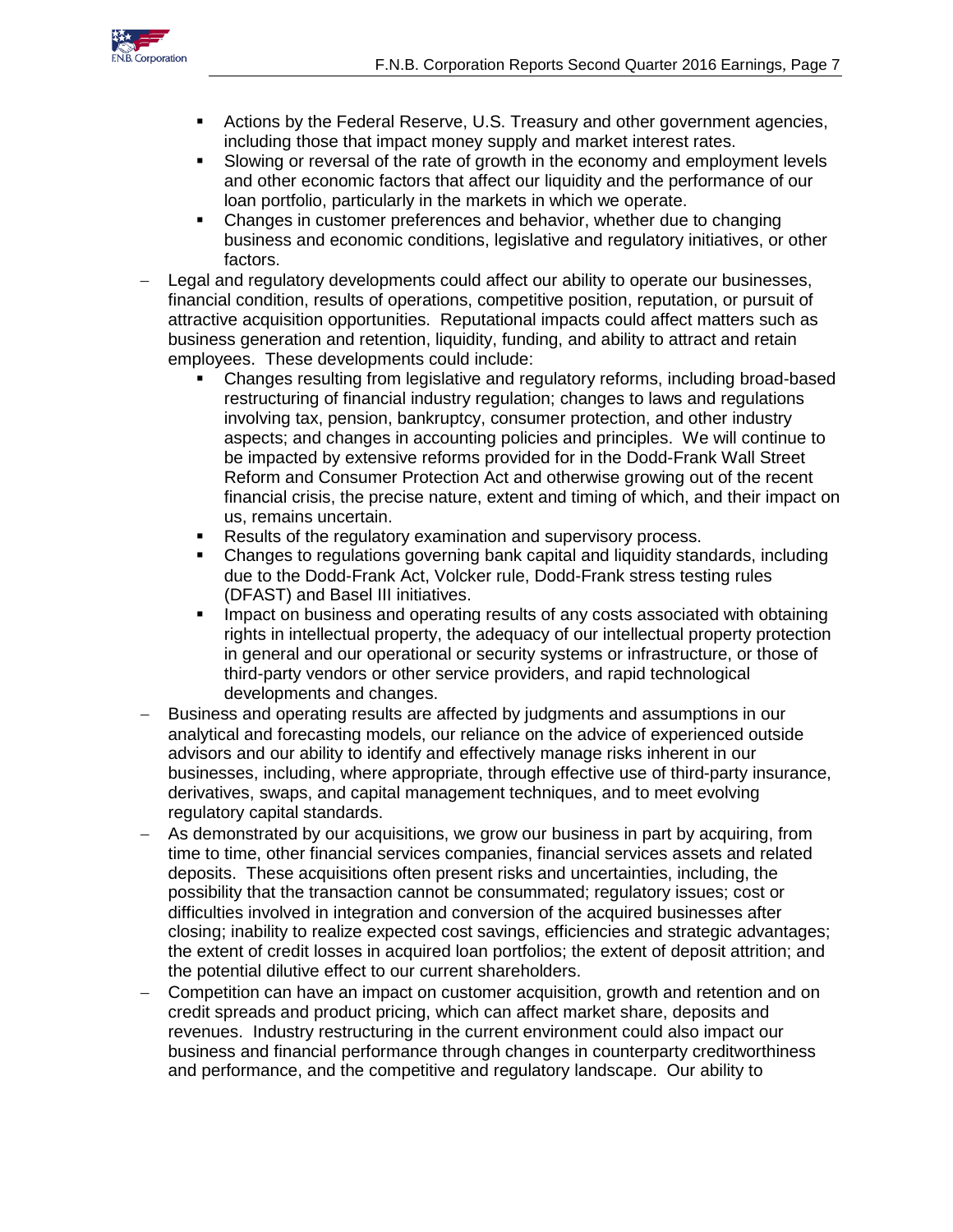

anticipate and respond to technological changes can also impact our ability to respond to customer needs and meet competitive demands.

- − Challenges encountered in extending into new geographic markets, including management and oversight of remote locations, understanding the economic and business dynamics of new markets, customer acceptance of a new market entrant and other competitive concerns.
- − Business and operating results can also be affected by widespread disasters, dislocations, terrorist activities, cyber-attacks or international hostilities through their impacts on the economy and financial markets.

We provide greater detail regarding these and other factors in our 2015 Form 10-K, including the Risk Factors section of that report, and our subsequent SEC filings. Our forward-looking statements may also be subject to other risks and uncertainties, including those we may discuss elsewhere in this news release or in SEC filings, accessible on the SEC's website at [www.sec.gov](http://www.sec.gov/) and on our corporate website at [www.fnbcorporation.com.](http://www.fnbcorporation.com/) We have included these web addresses as inactive textual references only. Information on these websites is not part of this document.

# # #

**Analyst/Institutional Investor Contact:** Matthew Lazzaro, 724-983-4254, 412-216-2510 (cell) [Lazzaro@fnb-corp.com](mailto:Lazzaro@fnb-corp.com)

**Media Contact**: Jennifer Reel, 724-983-4856, 724-699-6389 (cell) [Reel@fnb-corp.com](mailto:Reel@fnb-corp.com)

DATA SHEETS FOLLOW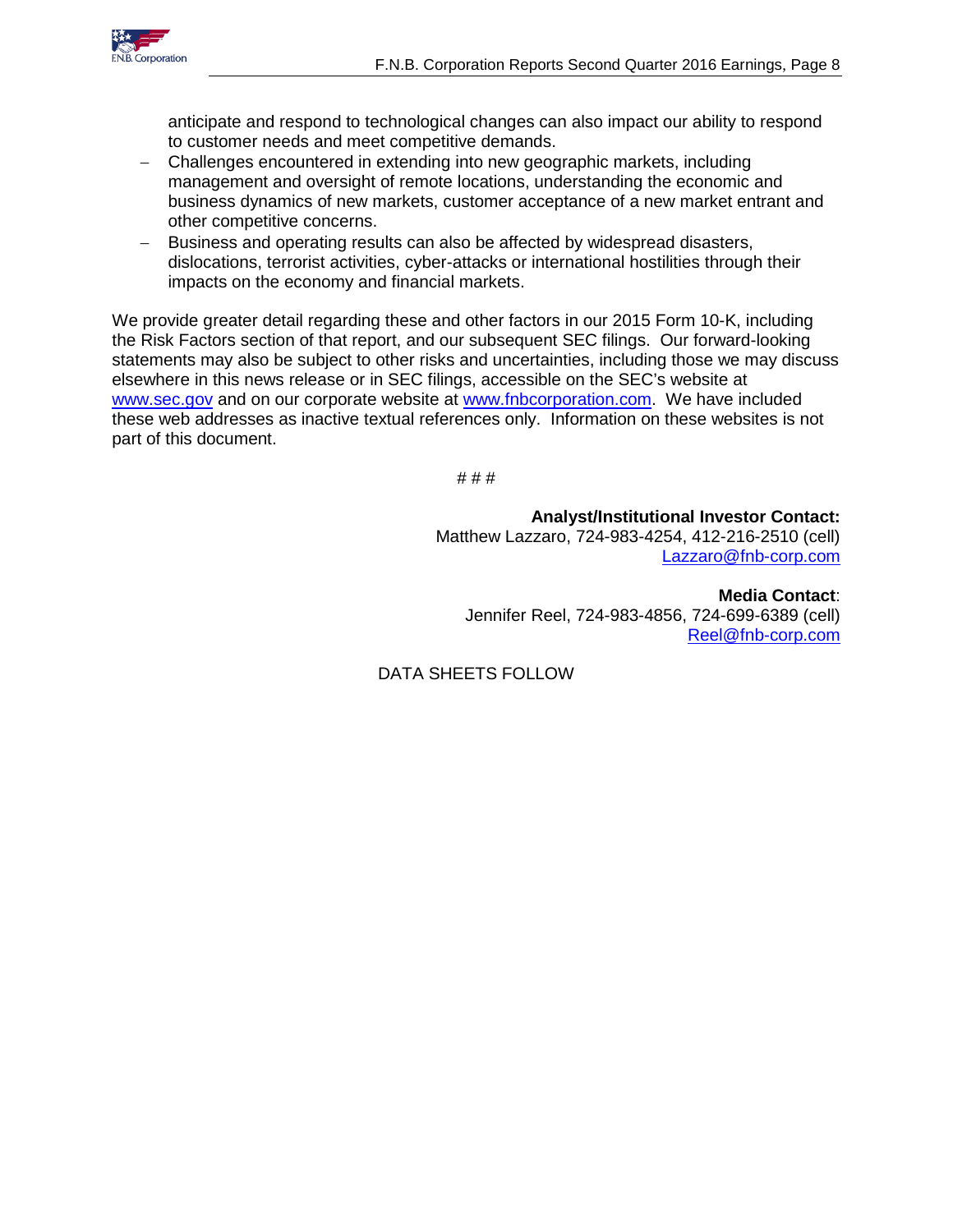|                                                        |             |             |             | <b>Percent Variance</b> |                |
|--------------------------------------------------------|-------------|-------------|-------------|-------------------------|----------------|
| <b>Statement of earnings</b>                           | 2Q16        | 1Q16        | 2Q15        | 2Q16 -<br>1Q16          | 2Q16 -<br>2Q15 |
| Interest income                                        | \$170,931   | \$155,754   | \$135,448   | 9.7                     | 26.2           |
| Interest expense                                       | 16,562      | 15,400      | 11,681      | 7.5                     | 41.8           |
| Net interest income                                    | 154,369     | 140,354     | 123,767     | 10.0                    | 24.7           |
| Taxable equivalent adjustment                          | 2,791       | 2,463       | 1,805       | 13.3                    | 54.6           |
| Net interest income (FTE) (1)                          | 157.160     | 142.817     | 125.572     | 10.0                    | 25.2           |
| Provision for credit losses                            | 16,640      | 11,768      | 8,864       | 41.4                    | 87.7           |
| Net interest income after provision (FTE)              | 140,520     | 131,049     | 116,708     | 7.2                     | 20.4           |
| Service charges                                        | 26,396      | 21,276      | 17,514      | 24.1                    | 50.7           |
| Trust income                                           | 5,405       | 5,282       | 5,432       | 2.3                     | $-0.5$         |
| Insurance commissions and fees                         | 4,105       | 4,921       | 3,559       | $-16.6$                 | 15.4           |
| Securities commissions and fees                        | 3,622       | 3,374       | 3,597       | 7.4                     | 0.7            |
| Mortgage banking operations                            | 2,753       | 1,595       | 2,516       | 72.6                    | 9.4            |
| Net securities gains                                   | 226         | 71          | 14          | n/m                     | n/m            |
| Other                                                  | 8,904       | 9,525       | 7,120       | $-6.5$                  | 25.1           |
| Total non-interest income                              | 51,411      | 46.044      | 39,752      | 11.7                    | 29.3           |
| Salaries and employee benefits                         | 61,329      | 56,425      | 50,431      | 8.7                     | 21.6           |
| Occupancy and equipment                                | 20,207      | 17,822      | 16,170      | 13.4                    | 25.0           |
| FDIC insurance                                         | 5,103       | 3,968       | 2,783       | 28.6                    | 83.4           |
| Amortization of intangibles                            | 3,388       | 2,649       | 1,999       | 27.9                    | 69.4           |
| Other real estate owned                                | 172         | 1,409       | 1,580       | $-87.8$                 | $-89.1$        |
| Merger, acquisition and severance-related              | 10,551      | 24,940      | 371         | n/m                     | n/m            |
| Other                                                  | 28,879      | 29,435      | 23,165      | $-1.9$                  | 24.7           |
| Total non-interest expense                             | 129,629     | 136,648     | 96,499      | $-5.1$                  | 34.3           |
| Income before income taxes                             | 62,302      | 40,445      | 59.961      | 54.0                    | 3.9            |
| Taxable equivalent adjustment                          | 2,791       | 2,463       | 1,805       | 13.3                    | 54.6           |
| Income taxes                                           | 18,211      | 11,850      | 18,025      | 53.7                    | 1.0            |
| <b>Net income</b>                                      | 41,300      | 26,132      | 40,131      | 58.0                    | 2.9            |
| Preferred stock dividends                              | 2,010       | 2,010       | 2,010       |                         |                |
| Net income available to common stockholders            | \$39,290    | \$24,122    | \$38,121    | 62.9                    | 3.1            |
| Earnings per common share:                             |             |             |             |                         |                |
| <b>Basic</b>                                           | \$0.19      | \$0.12      | \$0.22      | 58.3                    | $-13.6$        |
| <b>Diluted</b>                                         | \$0.19      | \$0.12      | \$0.22      | 58.3                    | $-13.6$        |
| <b>Reconciliation of Operating Net Income:</b>         |             |             |             |                         |                |
| Net income available to common stockholders            | \$39,290    | \$24,122    | \$38,121    |                         |                |
| Merger, acquisition and severance costs                | 10,551      | 24,940      | 371         |                         |                |
| Tax benefit of merger, acquisition and severance costs | (3,693)     | (8, 411)    | (130)       |                         |                |
| Operating net income available to common stockholders  | \$46,148    | \$40,651    | \$38,362    | 13.5                    | 20.3           |
| Net income per diluted common share                    | \$0.19      | \$0.12      | \$0.22      |                         |                |
| Effect of merger, acquisition and severance costs      | 0.05        | 0.13        | 0.00        |                         |                |
| Tax benefit of merger, acquisition and severance costs | (0.02)      | (0.04)      | (0.00)      |                         |                |
| Operating net income per diluted common share          | \$0.22      | \$0.21      | \$0.22      | 4.8                     | 0.0            |
| Common stock data                                      |             |             |             |                         |                |
| Average diluted shares outstanding                     | 211,675,449 | 194,877,922 | 176,361,840 | 8.6                     | 20.0           |
| Period end shares outstanding                          | 210,120,601 | 209,733,291 | 175,286,980 | 0.2                     | 19.9           |
| Book value per common share                            | \$11.61     | \$11.50     | \$11.18     | 0.9                     | 3.8            |
| Tangible book value per common share (4)               | \$6.40      | \$6.36      | \$6.22      | 0.6                     | 2.9            |
| Dividend payout ratio (common)                         | 64.68%      | 104.86%     | 55.51%      |                         |                |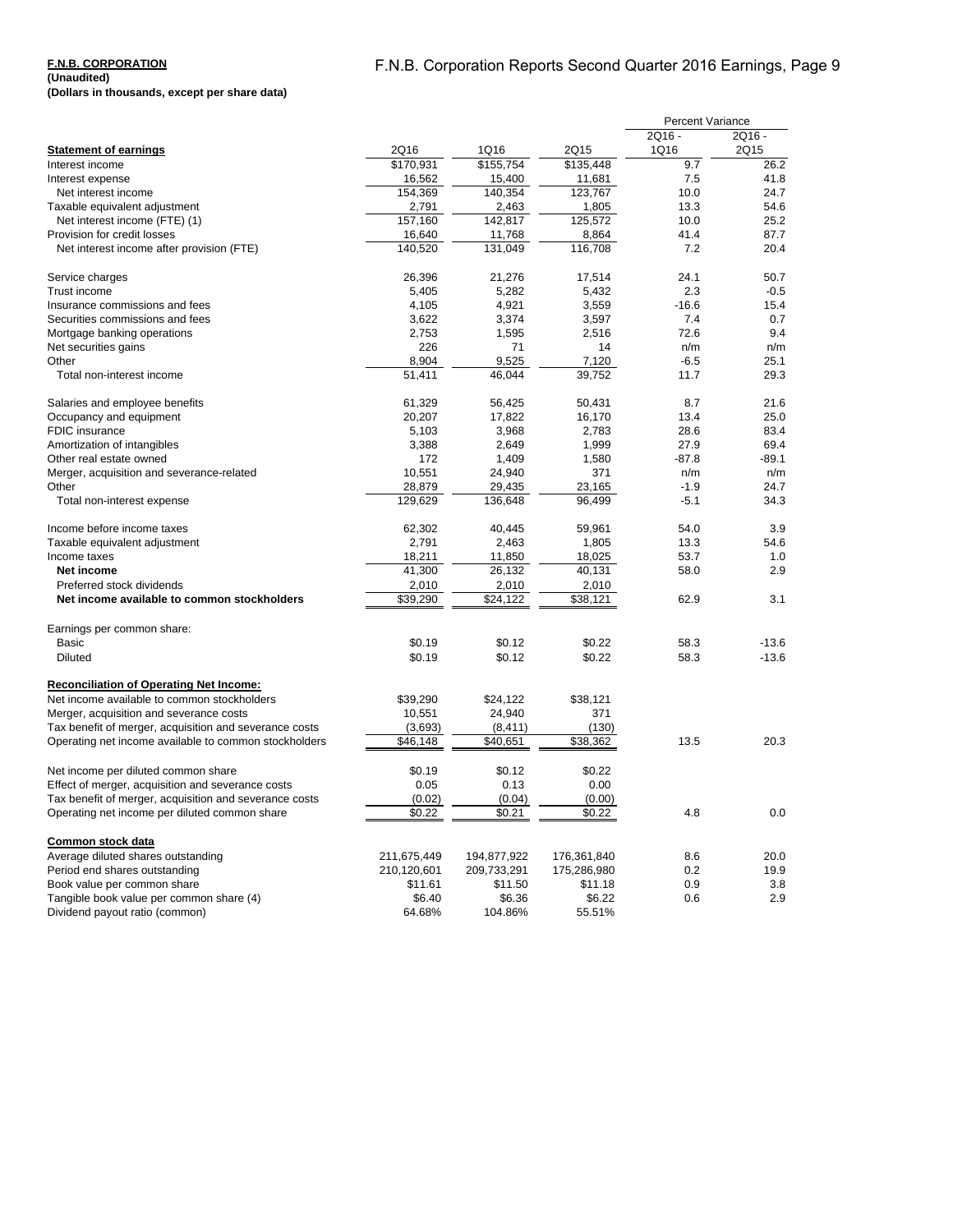|                                                        | For the Six Months |             |          |  |
|--------------------------------------------------------|--------------------|-------------|----------|--|
|                                                        | Ended June 30,     |             | Percent  |  |
| <b>Statement of earnings</b>                           | 2016               | 2015        | Variance |  |
| Interest income                                        | \$326,685          | \$268,817   | 21.5     |  |
| Interest expense                                       | 31,962             | 23,129      | 38.2     |  |
| Net interest income                                    | 294,723            | 245,688     | 20.0     |  |
| Taxable equivalent adjustment                          | 5,254              | 3,588       | 46.4     |  |
| Net interest income (FTE) (1)                          | 299,977            | 249,276     | 20.3     |  |
| Provision for credit losses                            | 28,408             | 17,000      | 67.1     |  |
|                                                        |                    |             |          |  |
| Net interest income after provision (FTE)              | 271,569            | 232,276     | 16.9     |  |
| Service charges                                        | 47,672             | 33,331      | 43.0     |  |
| Trust income                                           | 10,687             | 10,593      | 0.9      |  |
| Insurance commissions and fees                         | 9,026              | 7,928       | 13.8     |  |
| Securities commissions and fees                        | 6,996              | 6,654       | 5.2      |  |
| Mortgage banking operations                            | 4,348              | 4,315       | 0.8      |  |
| Net securities gains                                   | 297                | 5           | n/m      |  |
| Other                                                  | 18,429             | 15,108      | 22.0     |  |
| Total non-interest income                              | 97,455             | 77,934      | 25.0     |  |
|                                                        |                    |             |          |  |
| Salaries and employee benefits                         | 117,754            | 99,700      | 18.1     |  |
| Occupancy and equipment                                | 38,029             | 32,794      | 16.0     |  |
| FDIC insurance                                         | 9,071              | 6,472       | 40.2     |  |
| Amortization of intangibles                            | 6,037              | 4,114       | 46.8     |  |
| Other real estate owned                                | 1,580              | 2,489       | $-36.5$  |  |
| Merger, acquisition and severance-related              | 35,491             | 371         | n/m      |  |
| Other                                                  | 58,315             | 45,214      | 29.0     |  |
| Total non-interest expense                             | 266,277            | 191,154     | 39.3     |  |
|                                                        |                    |             |          |  |
| Income before income taxes                             | 102,747            | 119,056     | $-13.7$  |  |
| Taxable equivalent adjustment                          | 5,254              | 3,588       | 46.4     |  |
| Income taxes                                           | 30,061             | 34,994      | $-14.1$  |  |
| Net income                                             | 67,432             | 80,474      | $-16.2$  |  |
| Preferred stock dividends                              | 4,020              | 4,020       |          |  |
| Net income available to common stockholders            | \$63,412           | \$76,454    | $-17.1$  |  |
| Earnings per common share:                             |                    |             |          |  |
| <b>Basic</b>                                           | \$0.31             | \$0.44      | $-29.5$  |  |
|                                                        | \$0.31             | \$0.43      | $-25.6$  |  |
| Diluted                                                |                    |             |          |  |
| <b>Reconciliation of Operating Net Income:</b>         |                    |             |          |  |
| Net income available to common stockholders            | \$63,412           | \$76,454    |          |  |
| Merger, acquisition and severance costs                | 35,491             | 371         |          |  |
| Tax benefit of merger, acquisition and severance costs | (12, 104)          | (130)       |          |  |
| Operating net income available to common stockholders  | \$86,799           | \$76,695    | 13.2     |  |
|                                                        |                    |             |          |  |
| Net income per diluted common share                    | \$0.31             | \$0.43      |          |  |
| Effect of merger, acquisition and severance costs      | 0.17               | 0.00        |          |  |
| Tax benefit of merger, acquisition and severance costs | (0.06)             | (0.00)      |          |  |
| Operating net income per diluted common share          | \$0.43             | \$0.44      | $-2.3$   |  |
| Common stock data                                      |                    |             |          |  |
| Average diluted shares outstanding                     | 203,271,405        | 176,096,938 | 15.4     |  |
| Period end shares outstanding                          | 210,120,601        | 175,286,980 | 19.9     |  |
| Book value per common share                            | \$11.61            | \$11.18     | 3.8      |  |
|                                                        | \$6.40             | \$6.22      | 2.9      |  |
| Tangible book value per common share (4)               |                    |             |          |  |
| Dividend payout ratio (common)                         | 79.97%             | 55.13%      |          |  |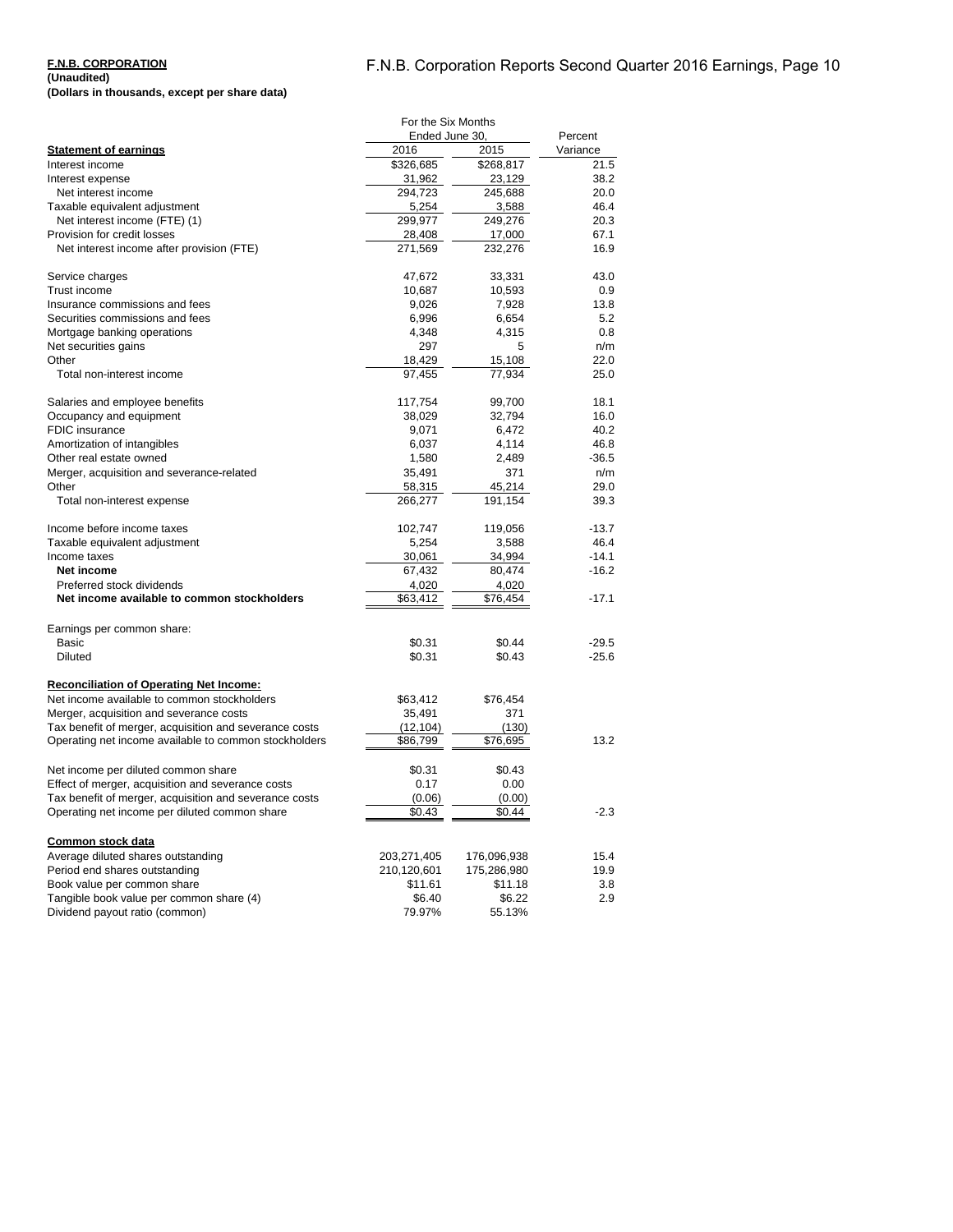|                                                 |              |              |              | Percent Variance |         |
|-------------------------------------------------|--------------|--------------|--------------|------------------|---------|
|                                                 |              |              |              | 2Q16 -           | 2Q16 -  |
| <b>Balance Sheet (at period end)</b>            | 2Q16         | 1Q16         | 2Q15         | 1Q16             | 2Q15    |
| Assets                                          |              |              |              |                  |         |
| Cash and due from banks                         | \$285,783    | \$260,426    | \$196,189    | 9.7              | 45.7    |
| Interest bearing deposits with banks            | 113,244      | 85,519       | 41,290       | 32.4             | 174.3   |
| Cash and cash equivalents                       | 399,027      | 345,945      | 237,479      | 15.3             | 68.0    |
| Securities available for sale                   | 2,133,662    | 2,099,343    | 1,618,620    | 1.6              | 31.8    |
| Securities held to maturity                     | 2,064,305    | 1,776,020    | 1,518,060    | 16.2             | 36.0    |
| Residential mortgage loans held for sale        | 12,062       | 7,683        | 6,711        | 57.0             | 79.7    |
| Loans and leases, net of unearned income        | 14,563,128   | 14,165,599   | 11,626,787   | 2.8              | 25.3    |
| Allowance for credit losses                     | (154, 369)   | (147, 800)   | (131, 141)   | 4.4              | 17.7    |
| Net loans and leases                            | 14,408,759   | 14,017,799   | 11,495,646   | 2.8              | 25.3    |
| Premises and equipment, net                     | 224,805      | 208,672      | 167,010      | 7.7              | 34.6    |
| Goodwill                                        | 1,021,247    | 1,006,934    | 831,333      | 1.4              | 22.8    |
| Core deposit and other intangible assets, net   | 83,744       | 80,116       | 45,057       | 4.5              | 85.9    |
| Bank owned life insurance                       | 328,127      | 310,106      | 304,318      | 5.8              | 7.8     |
| Other assets                                    | 539,229      | 471,906      | 374,367      | 14.3             | 44.0    |
| <b>Total Assets</b>                             | \$21,214,967 | \$20,324,524 | \$16,598,601 | 4.4              | 27.8    |
| Liabilities                                     |              |              |              |                  |         |
| Deposits:                                       |              |              |              |                  |         |
| Non-interest bearing demand                     | \$3,969,115  | \$3,896,782  | \$2,813,488  | 1.9              | 41.1    |
| Interest bearing demand                         | 6,657,651    | 6,512,461    | 5,226,703    | 2.2              | 27.4    |
| Savings                                         | 2,284,159    | 2,291,656    | 1,730,359    | $-0.3$           | 32.0    |
| Certificates and other time deposits            | 2,617,637    | 2,689,584    | 2,587,577    | $-2.7$           | 1.2     |
| <b>Total Deposits</b>                           | 15,528,561   | 15,390,483   | 12,358,127   | 0.9              | 25.7    |
| Short-term borrowings                           | 2,260,411    | 1,563,888    | 1,507,582    | 44.5             | 49.9    |
| Long-term borrowings                            | 656,844      | 657,445      | 542,578      | $-0.1$           | 21.1    |
| Other liabilities                               | 223,813      | 194,687      | 124,543      | 15.0             | 79.7    |
| <b>Total Liabilities</b>                        | 18,669,630   | 17,806,503   | 14,532,830   | 4.8              | 28.5    |
| Stockholders' Equity                            |              |              |              |                  |         |
| <b>Preferred Stock</b>                          | 106,882      | 106,882      | 106,882      | 0.0              | 0.0     |
| Common stock                                    | 2,116        | 2,112        | 1,765        | 0.2              | 19.9    |
| Additional paid-in capital                      | 2,220,243    | 2,214,959    | 1,803,347    | 0.2              | 23.1    |
| Retained earnings                               | 255,921      | 242,045      | 210,422      | 5.7              | 21.6    |
| Accumulated other comprehensive loss            | (25, 459)    | (33,651)     | (43, 953)    | $-24.3$          | $-42.1$ |
| <b>Treasury stock</b>                           | (14, 366)    | (14, 326)    | (12,692)     | 0.3              | 13.2    |
| <b>Total Stockholders' Equity</b>               | 2,545,337    | 2,518,021    | 2,065,771    | 1.1              | 23.2    |
| Total Liabilities and Stockholders' Equity      | \$21,214,967 | \$20,324,524 | \$16,598,601 | 4.4              | 27.8    |
| Selected average balances                       |              |              |              |                  |         |
| <b>Total assets</b>                             | \$20,780,413 | \$18,916,639 | \$16,457,166 | 9.9              | 26.3    |
| Earning assets                                  | 18,496,395   | 16,898,563   | 14,661,142   | 9.5              | 26.2    |
| Interest bearing deposits with banks            | 109,432      | 123,445      | 75,955       | $-11.4$          | 44.1    |
| <b>Securities</b>                               | 4,026,101    | 3,526,198    | 3,045,009    | 14.2             | 32.2    |
| Residential mortgage loans held for sale        | 15,734       | 6,128        | 8,049        | 156.8            | 95.5    |
| Loans and leases, net of unearned income        | 14,345,128   | 13,242,792   | 11,532,129   | 8.3              | 24.4    |
| Allowance for credit losses                     | 150,487      | 142,943      | 131,431      | 5.3              | 14.5    |
| Goodwill and intangibles                        | 1,100,129    | 974,672      | 875,314      | 12.9             | 25.7    |
| Deposits and customer repurchase agreements (6) | 15,972,093   | 14,494,799   | 12,579,811   | 10.2             | 27.0    |
| Short-term borrowings                           | 1,400,109    | 1,260,466    | 1,127,376    | 11.1             | 24.2    |
| Long-term borrowings                            | 657,059      | 648,490      | 541,992      | 1.3              | 21.2    |
| Total stockholders' equity                      | 2,532,226    | 2,329,715    | 2,066,024    | 8.7              | 22.6    |
| Preferred stockholders' equity                  | 106,882      | 106,882      | 106,882      | 0.0              | 0.0     |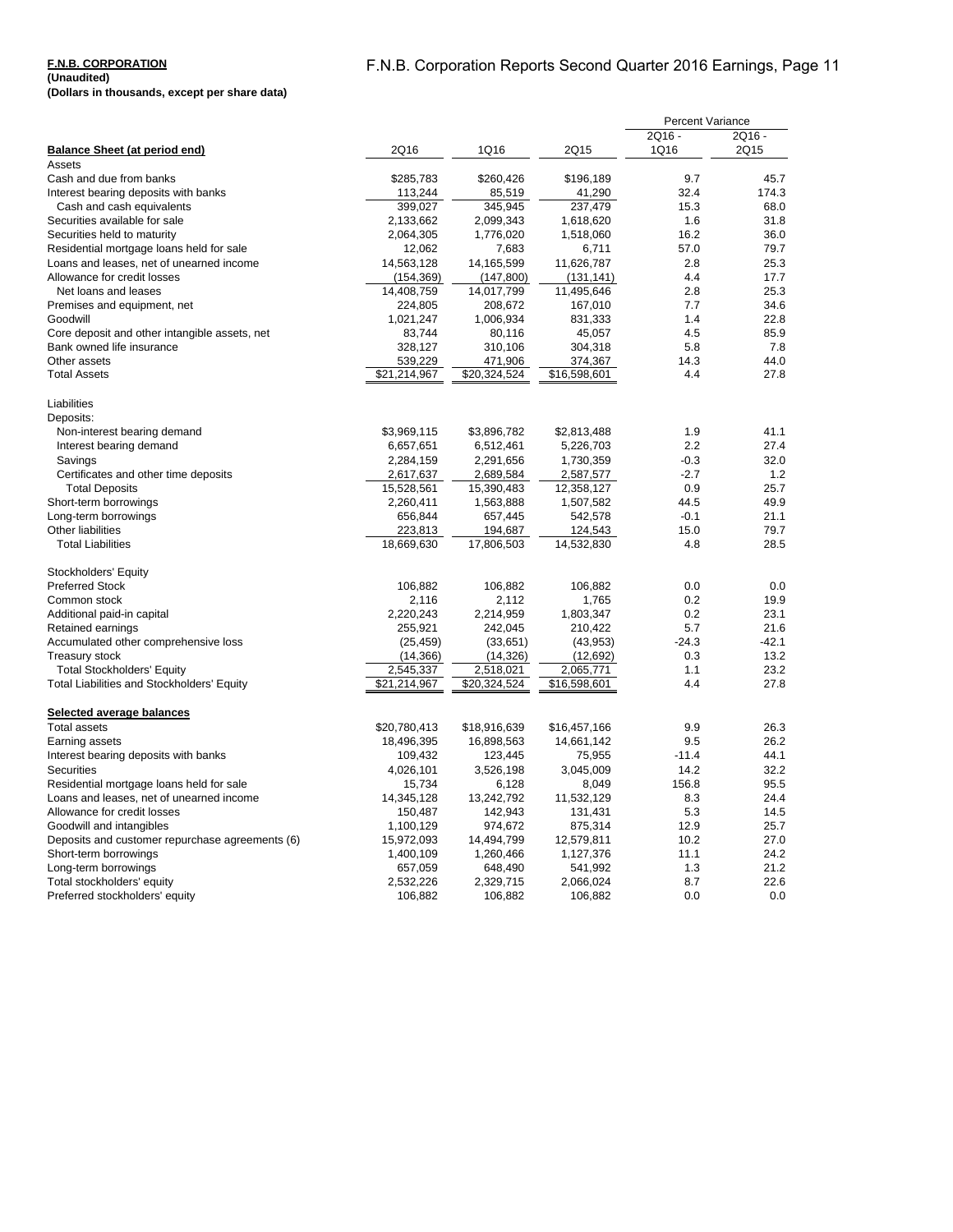|                                                 | For the Six Months |              |          |
|-------------------------------------------------|--------------------|--------------|----------|
|                                                 | Ended June 30.     |              | Percent  |
| <b>Balance Sheet (at period end)</b>            | 2016               | 2015         | Variance |
| Assets                                          |                    |              |          |
| Cash and due from banks                         | \$285,783          | \$196,189    | 45.7     |
| Interest bearing deposits with banks            | 113,244            | 41,290       | 174.3    |
| Cash and cash equivalents                       | 399,027            | 237,479      | 68.0     |
| Securities available for sale                   | 2,133,662          | 1,618,620    | 31.8     |
| Securities held to maturity                     | 2,064,305          | 1,518,060    | 36.0     |
| Residential mortgage loans held for sale        | 12,062             | 6,711        | 79.7     |
| Loans and leases, net of unearned income        | 14,563,128         | 11,626,787   | 25.3     |
| Allowance for credit losses                     | (154, 369)         | (131, 141)   | 17.7     |
| Net loans and leases                            | 14,408,759         | 11,495,646   | 25.3     |
| Premises and equipment, net                     | 224,805            | 167,010      | 34.6     |
| Goodwill                                        | 1,021,247          | 831,333      | 22.8     |
| Core deposit and other intangible assets, net   | 83,744             | 45,057       | 85.9     |
| Bank owned life insurance                       | 328,127            | 304,318      | 7.8      |
| Other assets                                    | 539,229            | 374,367      | 44.0     |
| <b>Total Assets</b>                             | \$21,214,967       | \$16,598,601 | 27.8     |
| Liabilities                                     |                    |              |          |
| Deposits:                                       |                    |              |          |
| Non-interest bearing demand                     | \$3,969,115        | \$2,813,488  | 41.1     |
| Interest bearing demand                         | 6,657,651          | 5,226,703    | 27.4     |
| Savings                                         | 2,284,159          | 1,730,359    | 32.0     |
| Certificates and other time deposits            | 2,617,637          | 2,587,577    | 1.2      |
| <b>Total Deposits</b>                           | 15,528,561         | 12,358,127   | 25.7     |
| Short-term borrowings                           | 2,260,411          | 1,507,582    | 49.9     |
| Long-term borrowings                            | 656,844            | 542,578      | 21.1     |
| Other liabilities                               | 223,813            | 124,543      | 79.7     |
| <b>Total Liabilities</b>                        | 18,669,630         | 14,532,830   | 28.5     |
|                                                 |                    |              |          |
| Stockholders' Equity                            |                    |              |          |
| <b>Preferred Stock</b>                          | 106,882            | 106,882      | 0.0      |
| Common stock                                    | 2,116              | 1,765        | 19.9     |
| Additional paid-in capital                      | 2,220,243          | 1,803,347    | 23.1     |
| Retained earnings                               | 255,921            | 210,422      | 21.6     |
| Accumulated other comprehensive loss            | (25, 459)          | (43, 953)    | $-42.1$  |
| <b>Treasury stock</b>                           | (14, 366)          | (12, 692)    | 13.2     |
| <b>Total Stockholders' Equity</b>               | 2,545,337          | 2,065,771    | 23.2     |
| Total Liabilities and Stockholders' Equity      | \$21,214,967       | \$16,598,601 | 27.8     |
| Selected average balances                       |                    |              |          |
| <b>Total assets</b>                             | \$19,848,526       | \$16,303,055 | 21.7     |
| Earning assets                                  | 17,697,479         | 14,505,373   | 22.0     |
| Interest bearing deposits with banks            | 116,439            | 75,832       | 53.5     |
| Securities                                      | 3,776,149          | 3,014,550    | 25.3     |
| Residential mortgage loans held for sale        | 10,931             | 6,450        | 69.5     |
| Loans and leases, net of unearned income        | 13,793,960         | 11,408,541   | 20.9     |
|                                                 |                    |              |          |
| Allowance for credit losses                     | 146,715            | 130,071      | 12.8     |
| Goodwill and intangibles                        | 1,037,400          | 875,753      | 18.5     |
| Deposits and customer repurchase agreements (6) | 15,233,446         | 12,471,785   | 22.1     |
| Short-term borrowings                           | 1,330,288          | 1,090,860    | 21.9     |
| Long-term borrowings                            | 652,775            | 541,771      | 20.5     |
| Total stockholders' equity                      | 2,430,970          | 2,053,214    | 18.4     |
| Preferred stockholders' equity                  | 106,882            | 106,882      | 0.0      |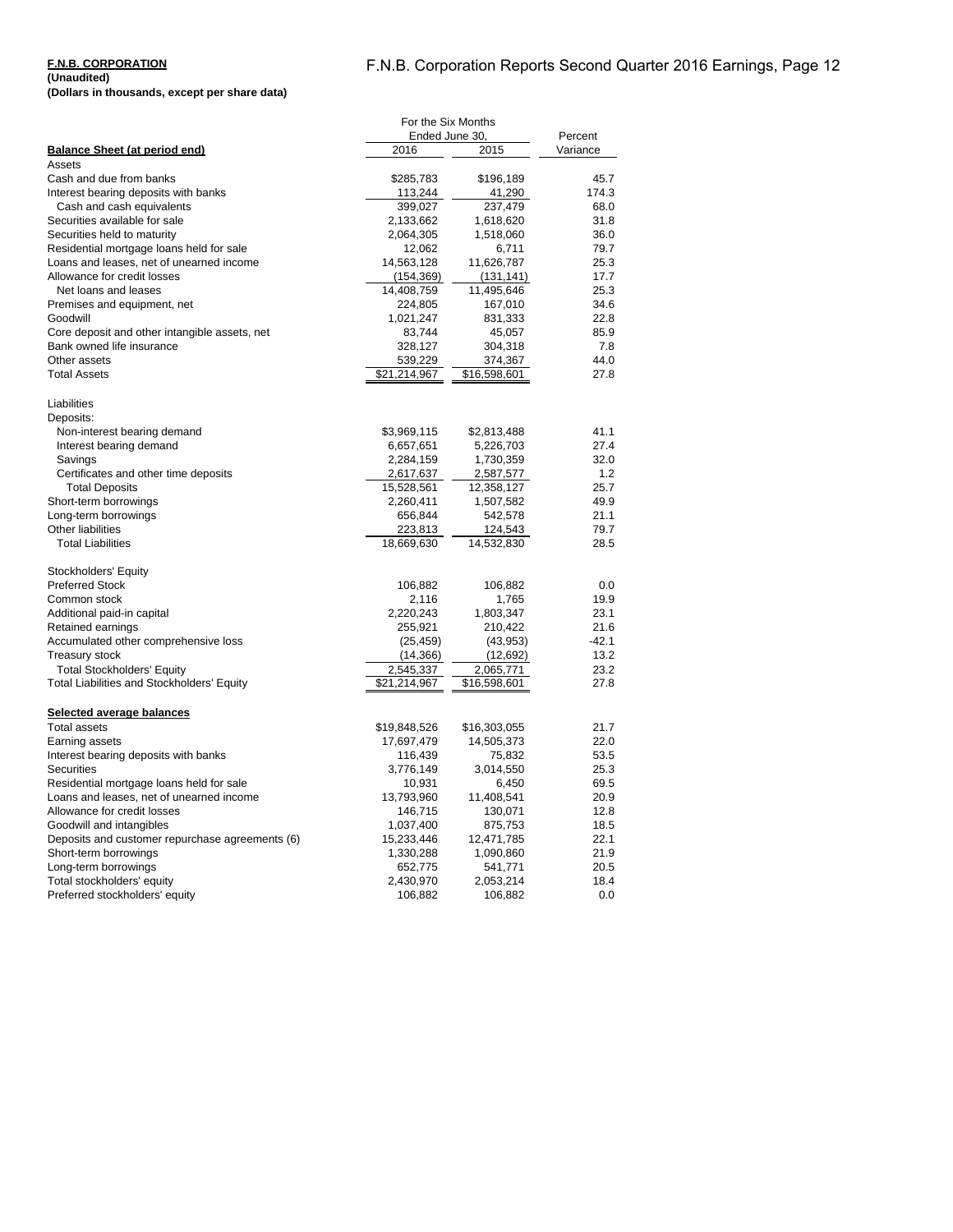#### **F.N.B. CORPORATION (Unaudited) (Dollars in thousands)**

|                                                                                               |                        |                        |                        | <b>Percent Variance</b> |             |
|-----------------------------------------------------------------------------------------------|------------------------|------------------------|------------------------|-------------------------|-------------|
|                                                                                               |                        |                        |                        | 2Q16 -                  | 2Q16 -      |
|                                                                                               | 2Q16                   | 1Q16                   | 2Q15                   | 1Q16                    | 2Q15        |
| <u>Performance ratios</u>                                                                     |                        |                        |                        |                         |             |
| Return on average equity                                                                      | 6.56%<br>12.25%        | 4.51%<br>8.32%         | 7.79%<br>14.00%        |                         |             |
| Return on average tangible equity (2) (4)<br>Return on average tangible common equity (2) (4) | 12.63%                 | 8.39%                  | 14.63%                 |                         |             |
| Return on average assets                                                                      | 0.80%                  | 0.56%                  | 0.98%                  |                         |             |
| Return on average tangible assets (3) (4)                                                     | 0.90%                  | 0.63%                  | 1.08%                  |                         |             |
| Net interest margin (FTE) (1)                                                                 | 3.41%                  | 3.40%                  | 3.43%                  |                         |             |
| Yield on earning assets (FTE) (1)                                                             | 3.77%                  | 3.76%                  | 3.75%                  |                         |             |
| Cost of interest-bearing liabilities                                                          | 0.47%                  | 0.48%                  | 0.41%                  |                         |             |
| Cost of funds                                                                                 | 0.37%                  | 0.38%                  | 0.33%                  |                         |             |
| Efficiency ratio (FTE) (1) (5)                                                                | 55.45%                 | 56.38%                 | 55.99%                 |                         |             |
| Effective tax rate                                                                            | 30.60%                 | 31.20%                 | 30.99%                 |                         |             |
| <u>Capital ratios</u>                                                                         |                        |                        |                        |                         |             |
| Equity / assets (period end)                                                                  | 12.00%                 | 12.39%                 | 12.45%                 |                         |             |
| Leverage ratio                                                                                | 7.72%                  | 8.50%                  | 8.24%                  |                         |             |
| Tangible equity / tangible assets (period end) (4)                                            | 7.21%                  | 7.48%                  | 7.61%                  |                         |             |
| Tangible common equity / tangible assets (period end) (4)                                     | 6.68%                  | 6.93%                  | 6.93%                  |                         |             |
| <u>Balances at period end</u>                                                                 |                        |                        |                        |                         |             |
| Loans and Leases:                                                                             |                        |                        |                        |                         |             |
| Commercial real estate                                                                        | \$5,355,625            | \$5,253,660            | \$3,852,607            | 1.9                     | 39.0        |
| Commercial and industrial                                                                     | 3,079,605              | 3,046,267              | 2,453,868              | 1.1                     | 25.5        |
| <b>Commercial leases</b>                                                                      | 200,350                | 202,605                | 190,881                | $-1.1$                  | 5.0         |
| Commercial loans and leases                                                                   | 8,635,580              | 8,502,532              | 6,497,356              | 1.6                     | 32.9        |
| Direct installment<br>Residential mortgages                                                   | 1,830,206<br>1,678,646 | 1,790,802<br>1,531,379 | 1,676,349<br>1,350,502 | 2.2<br>9.6              | 9.2<br>24.3 |
| Indirect installment                                                                          | 1,076,817              | 1,025,727              | 942,801                | 5.0                     | 14.2        |
| Consumer LOC                                                                                  | 1,290,053              | 1,261,493              | 1,118,970              | 2.3                     | 15.3        |
| Other                                                                                         | 51,826                 | 53,666                 | 40,809                 | -3.4                    | 27.0        |
| Total loans and leases                                                                        | \$14,563,128           | \$14,165,599           | \$11,626,787           | 2.8                     | 25.3        |
| Deposits:                                                                                     |                        |                        |                        |                         |             |
| Non-interest bearing deposits                                                                 | \$3,969,115            | \$3,896,782            | \$2,813,488            | 1.9                     | 41.1        |
| Interest bearing demand                                                                       | 6,657,651              | 6,512,461              | 5,226,703              | 2.2                     | 27.4        |
| Savings                                                                                       | 2,284,159              | 2,291,656              | 1,730,359              | -0.3                    | 32.0        |
| Certificates of deposit and other time deposits                                               | 2,617,637              | 2,689,584              | 2,587,577              | $-2.7$                  | 1.2         |
| Total deposits                                                                                | 15,528,562             | 15,390,483             | 12,358,127             | 0.9                     | 25.7        |
| Customer repurchase agreements (6)                                                            | 279,730                | 297,562                | 212,380                | -6.0                    | 31.7        |
| Total deposits and customer repurchase agreements (6)                                         | \$15,808,292           | \$15,688,045           | \$12,570,507           | 0.8                     | 25.8        |
| Average balances                                                                              |                        |                        |                        |                         |             |
| Loans and Leases:                                                                             |                        |                        |                        |                         |             |
| Commercial real estate                                                                        | \$5,276,960            | \$4,751,188            | \$3,855,761            | 11.1                    | 36.9        |
| Commercial and industrial<br>Commercial leases                                                | 3,062,936              | 2,823,995              | 2,425,800              | 8.5<br>$-1.3$           | 26.3<br>7.8 |
| Commercial loans and leases                                                                   | 201,481<br>8,541,377   | 204,220<br>7,779,403   | 186,918<br>6,468,479   | 9.8                     | 32.0        |
| Direct installment                                                                            | 1,807,048              | 1,748,350              | 1,665,245              | 3.4                     | 8.5         |
| Residential mortgages                                                                         | 1,615,438              | 1,458,402              | 1,313,181              | 10.8                    | 23.0        |
| Indirect installment                                                                          | 1,044,870              | 1,006,943              | 924,463                | 3.8                     | 13.0        |
| Consumer LOC                                                                                  | 1,281,636              | 1,205,762              | 1,113,621              | 6.3                     | 15.1        |
| Other                                                                                         | 54,759                 | 43,932                 | 47,140                 | 24.6                    | 16.2        |
| Total loans and leases                                                                        | \$14,345,128           | \$13,242,792           | \$11,532,129           | 8.3                     | 24.4        |
| Deposits:                                                                                     |                        |                        |                        |                         |             |
| Non-interest bearing deposits                                                                 | \$3,941,857            | \$3,449,230            | \$2,776,955            | 14.3                    | 41.9        |
| Interest bearing demand                                                                       | 6,744,744              | 6,116,380              | 4,746,091              | 10.3                    | 42.1        |
| Savings                                                                                       | 2,292,185              | 2,053,764              | 1,744,837              | 11.6                    | 31.4        |
| Certificates of deposit and other time deposits                                               | 2,676,851              | 2,576,387              | 2,588,778              | 3.9                     | 3.4         |
| Total deposits                                                                                | 15,655,637             | 14,195,761             | 11,856,661             | 10.3                    | 32.0        |
| Customer repurchase agreements (6)                                                            | 316,456                | 299,038                | 723,150                | 5.8                     | $-56.2$     |
| Total deposits and customer repurchase agreements (6)                                         | \$15,972,093           | \$14,494,799           | \$12,579,811           | 10.2                    | 27.0        |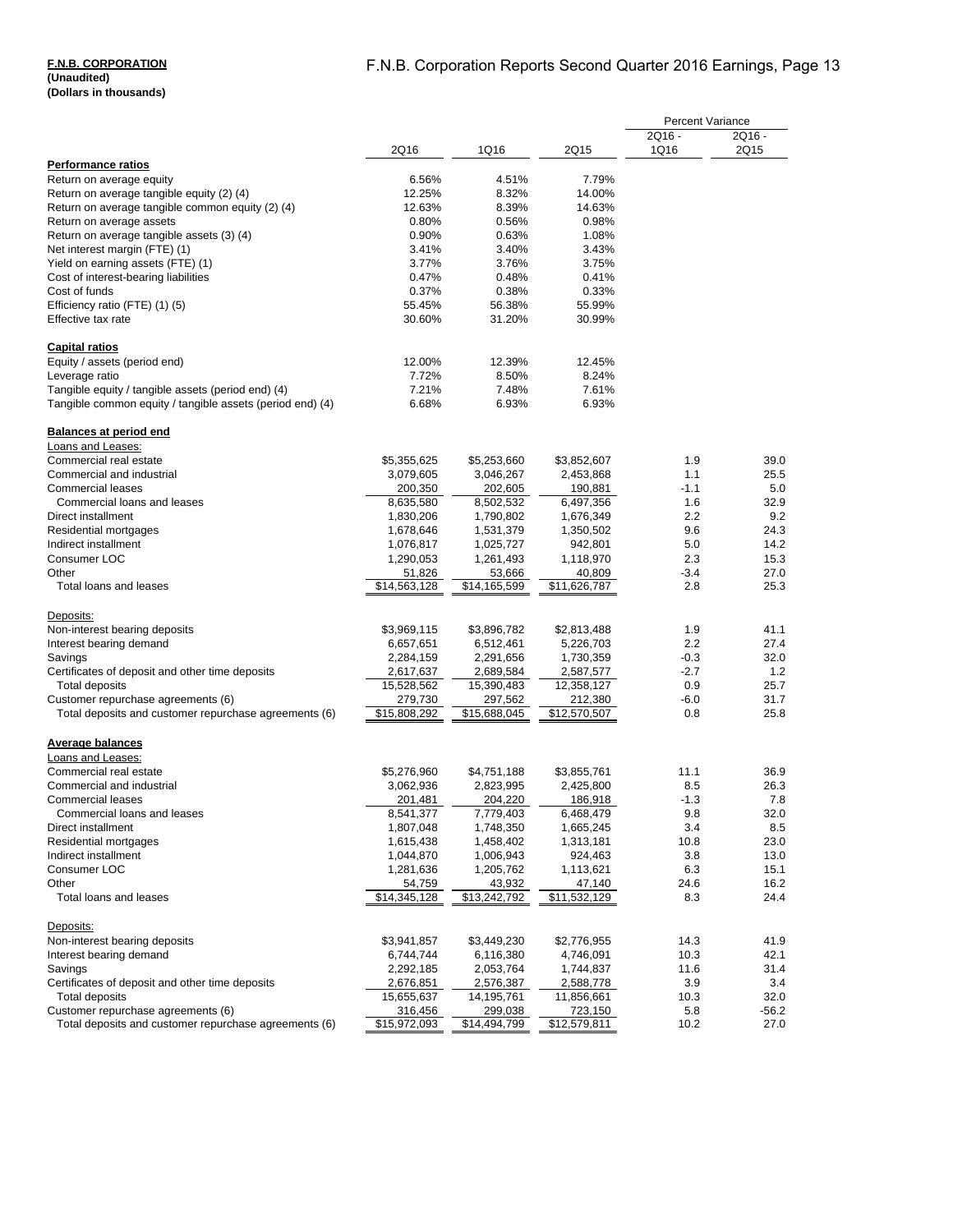#### **F.N.B. CORPORATION (Unaudited)**

|                                                                                             | Ended June 30,          | For the Six Months      | Percent       |
|---------------------------------------------------------------------------------------------|-------------------------|-------------------------|---------------|
|                                                                                             | 2016                    | 2015                    | Variance      |
| <b>Performance ratios</b>                                                                   |                         |                         |               |
| Return on average equity                                                                    | 5.58%                   | 7.90%                   |               |
| Return on average tangible equity (2) (4)                                                   | 10.34%                  | 14.28%                  |               |
| Return on average tangible common equity (2) (4)                                            | 10.57%                  | 14.95%                  |               |
| Return on average assets                                                                    | 0.68%                   | 1.00%                   |               |
| Return on average tangible assets (3) (4)                                                   | 0.77%                   | 1.10%                   |               |
| Net interest margin (FTE) (1)                                                               | 3.41%                   | 3.46%                   |               |
| Yield on earning assets (FTE) (1)                                                           | 3.77%                   | 3.78%                   |               |
| Cost of interest-bearing liabilities                                                        | 0.47%                   | 0.41%                   |               |
| Cost of funds                                                                               | 0.37%                   | 0.33%                   |               |
| Efficiency ratio (FTE) (1) (5)                                                              | 55.88%                  | 56.29%                  |               |
| Effective tax rate                                                                          | 30.83%                  | 30.31%                  |               |
| <u>Capital ratios</u>                                                                       |                         |                         |               |
| Equity / assets (period end)                                                                | 12.00%                  | 12.45%                  |               |
| Leverage ratio                                                                              | 7.72%                   | 8.24%                   |               |
| Tangible equity / tangible assets (period end) (4)                                          | 7.21%                   | 7.61%                   |               |
| Tangible common equity / tangible assets (period end) (4)                                   | 6.68%                   | 6.93%                   |               |
| <b>Balances at period end</b>                                                               |                         |                         |               |
| Loans and Leases:                                                                           |                         |                         |               |
| Commercial real estate                                                                      | \$5,355,625             | \$3,852,607             | 39.0          |
| Commercial and industrial                                                                   | 3,079,605               | 2,453,868               | 25.5          |
| <b>Commercial leases</b>                                                                    | 200,350                 | 190,881                 | 5.0           |
| Commercial loans and leases                                                                 | 8,635,580               | 6,497,356               | 32.9          |
| Direct installment                                                                          | 1,830,206               | 1,676,349               | 9.2           |
| Residential mortgages                                                                       | 1,678,646               | 1,350,502               | 24.3          |
| Indirect installment                                                                        | 1,076,817               | 942,801                 | 14.2          |
| Consumer LOC                                                                                | 1,290,053               | 1,118,970               | 15.3          |
| Other<br>Total loans and leases                                                             | 51,826                  | 40,809                  | 27.0          |
|                                                                                             | \$14,563,128            | \$11,626,787            | 25.3          |
| Deposits:                                                                                   |                         |                         |               |
| Non-interest bearing deposits                                                               | \$3,969,115             | \$2,813,488             | 41.1          |
| Interest bearing demand                                                                     | 6,657,651               | 5,226,703               | 27.4          |
| Savings                                                                                     | 2,284,159               | 1,730,359               | 32.0          |
| Certificates of deposit and other time deposits                                             | 2,617,637               | 2,587,577               | 1.2           |
| <b>Total deposits</b>                                                                       | 15,528,562              | 12,358,127              | 25.7          |
| Customer repurchase agreements (6)                                                          | 279,730                 | 212,380                 | 31.7          |
| Total deposits and customer repurchase agreements (6)                                       | \$15,808,292            | \$12,570,507            | 25.8          |
| <b>Average balances</b>                                                                     |                         |                         |               |
| Loans and Leases:                                                                           |                         |                         |               |
| Commercial real estate                                                                      | \$5,048,341             | \$3,821,108             | 32.1          |
| Commercial and industrial                                                                   | 2,909,198               | 2,389,871               | 21.7          |
| <b>Commercial leases</b>                                                                    | 202,851                 | 182,445                 | 11.2          |
| Commercial loans and leases                                                                 | 8,160,390               | 6,393,424               | 27.6          |
| Direct installment                                                                          | 1,777,699               | 1,656,346               | 7.3           |
| Residential mortgages<br>Indirect installment                                               | 1,536,920<br>1,025,906  | 1,292,374<br>909,668    | 18.9<br>12.8  |
| Consumer LOC                                                                                | 1,243,699               | 1,111,657               | 11.9          |
| Other                                                                                       | 49,346                  | 45,072                  | 9.5           |
| Total loans and leases                                                                      | \$13,793,960            | \$11.408.541            | 20.9          |
|                                                                                             |                         |                         |               |
| Deposits:                                                                                   |                         |                         |               |
| Non-interest bearing deposits                                                               | \$3,695,543             | \$2,707,566             | 36.5          |
| Interest bearing demand                                                                     | 6,430,562               | 4,712,070               | 36.5          |
| Savings                                                                                     | 2,172,975               | 1,680,916               | 29.3          |
| Certificates of deposit and other time deposits                                             | 2,626,619               | 2,594,632               | 1.2           |
| <b>Total deposits</b>                                                                       | 14,925,699              | 11,695,184              | 27.6          |
| Customer repurchase agreements (6)<br>Total deposits and customer repurchase agreements (6) | 307,747<br>\$15,233,446 | 776,602<br>\$12,471,785 | -60.4<br>22.1 |
|                                                                                             |                         |                         |               |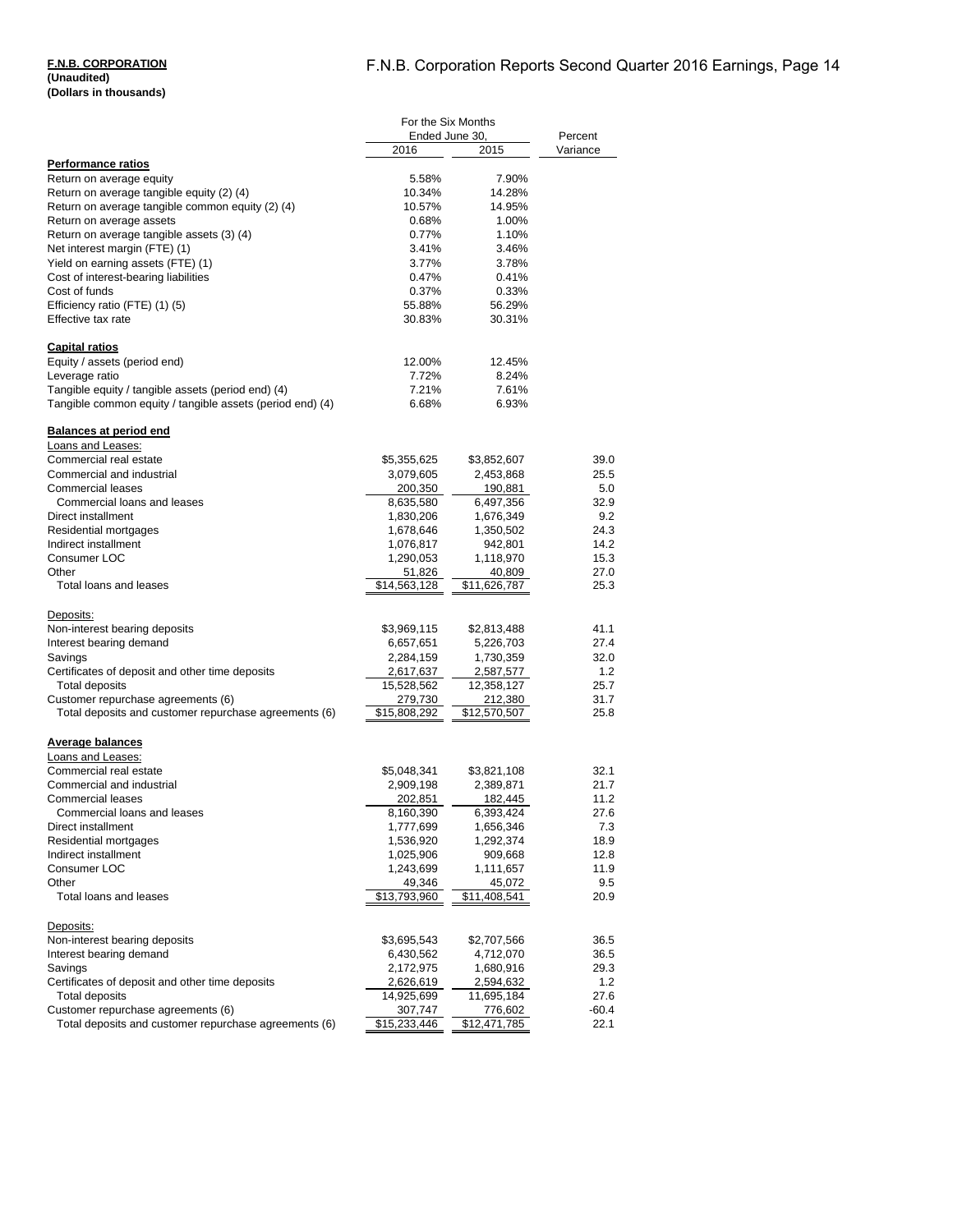|                                                                                                                     |           |           |           | <b>Percent Variance</b> |         |
|---------------------------------------------------------------------------------------------------------------------|-----------|-----------|-----------|-------------------------|---------|
|                                                                                                                     |           |           |           | 2Q16 -                  | 2Q16 -  |
| <b>Asset Quality Data</b>                                                                                           | 2Q16      | 1Q16      | 2Q15      | 1Q16                    | 2Q15    |
| Non-Performing Assets                                                                                               |           |           |           |                         |         |
| Non-performing loans (7)                                                                                            |           |           |           |                         |         |
| Non-accrual loans                                                                                                   | \$67,475  | \$63,036  | \$45,396  | 7.0                     | 48.6    |
| <b>Restructured loans</b>                                                                                           | 22,542    | 21,453    | 22,916    | 5.1                     | $-1.6$  |
| Non-performing loans                                                                                                | 90,017    | 84,489    | 68,312    | 6.5                     | 31.8    |
| Other real estate owned (8)                                                                                         | 48,344    | 50,526    | 40,190    | $-4.3$                  | 20.3    |
| Total non-performing assets                                                                                         | \$138,361 | \$135,015 | \$108,502 | 2.5                     | 27.5    |
| Non-performing loans / total loans and leases<br>Non-performing loans / total originated loans and                  | 0.62%     | 0.60%     | 0.59%     |                         |         |
| and leases (9)<br>Non-performing loans + OREO / total loans and                                                     | 0.74%     | 0.74%     | 0.67%     |                         |         |
| leases + OREO                                                                                                       | 0.95%     | 0.95%     | 0.93%     |                         |         |
| Non-performing loans + OREO / total originated                                                                      |           |           |           |                         |         |
| loans and leases + OREO (9)                                                                                         | 1.15%     | 1.18%     | 1.05%     |                         |         |
| Non-performing assets / total assets                                                                                | 0.65%     | 0.66%     | 0.65%     |                         |         |
| Allowance Rollforward                                                                                               |           |           |           |                         |         |
| Allowance for credit losses (originated portfolio) (9)                                                              |           |           |           |                         |         |
| Balance at beginning of period                                                                                      | \$142,220 | \$135,285 | \$121,247 | 5.1                     | 17.3    |
| Provision for credit losses                                                                                         | 16,384    | 12,840    | 8,744     | 27.6                    | 87.4    |
| Net loan charge-offs                                                                                                | (9,885)   | (5,905)   | (5,795)   | 67.4                    | 70.6    |
| Allowance for credit losses (originated portfolio) (9)                                                              | 148,719   | 142,220   | 124,196   | 4.6                     | 19.7    |
| Allowance for credit losses (acquired portfolio) (10)                                                               |           |           |           |                         |         |
| Balance at beginning of period                                                                                      | 5,580     | 6,727     | 7,252     | $-17.1$                 | $-23.1$ |
| Provision for credit losses                                                                                         | 256       | (1,072)   | 120       | $-123.9$                | 113.3   |
| Net loan charge-offs                                                                                                | (186)     | (75)      | (427)     | 148.0                   | $-56.4$ |
| Allowance for credit losses (acquired portfolio) (10)                                                               | 5,650     | 5,580     | 6,945     | 1.3                     | $-18.6$ |
| Total allowance for credit losses                                                                                   | \$154,369 | \$147,800 | \$131,141 | 4.4                     | 17.7    |
| Allowance for credit losses / total loans and leases<br>Allowance for credit losses (originated loans and leases) / | 1.06%     | 1.04%     | 1.13%     |                         |         |
| total originated loans and leases (9)<br>Allowance for credit losses (originated loans and leases) /                | 1.26%     | 1.26%     | 1.21%     |                         |         |
| total non-performing loans (7)<br>Net loan charge-offs (annualized) / total average loans                           | 169.89%   | 170.43%   | 181.81%   |                         |         |
| and leases                                                                                                          | 0.28%     | 0.18%     | 0.22%     |                         |         |
| Net loan charge-offs on originated loans and leases<br>(annualized) / total average originated loans and            |           |           |           |                         |         |
| leases (9)                                                                                                          | 0.35%     | 0.21%     | 0.23%     |                         |         |
| Delinquency - Originated Portfolio (9)                                                                              |           |           |           |                         |         |
| Loans 30-89 days past due                                                                                           | \$48,706  | \$36,711  | \$36,581  | 32.7                    | 33.1    |
| Loans 90+ days past due                                                                                             | 6,186     | 6,120     | 5,917     | 1.1                     | 4.5     |
| Non-accrual loans                                                                                                   | 64,998    | 61,997    | 45,396    | 4.8                     | 43.2    |
| Total past due and non-accrual loans                                                                                | \$119,890 | \$104,828 | \$87,894  | 14.4                    | 36.4    |
|                                                                                                                     |           |           |           |                         |         |
| Total past due and non-accrual loans / total originated loans                                                       | 1.02%     | 0.93%     | 0.86%     |                         |         |
| Memo item:                                                                                                          |           |           |           |                         |         |
| Delinguency - Acquired Portfolio (10) (11)                                                                          |           |           |           |                         |         |
| Loans 30-89 days past due                                                                                           | \$42,939  | \$44,651  | \$20,838  | $-3.8$                  | 106.1   |
| Loans 90+ days past due                                                                                             | 47,085    | 47,913    | 30,154    | $-1.7$                  | 56.1    |
| Non-accrual loans                                                                                                   | 2,477     | 1,039     | 0         | n/m                     | n/m     |
| Total past due and non-accrual loans                                                                                | \$92,501  | \$93,603  | \$50,992  | $-1.2$                  | 81.4    |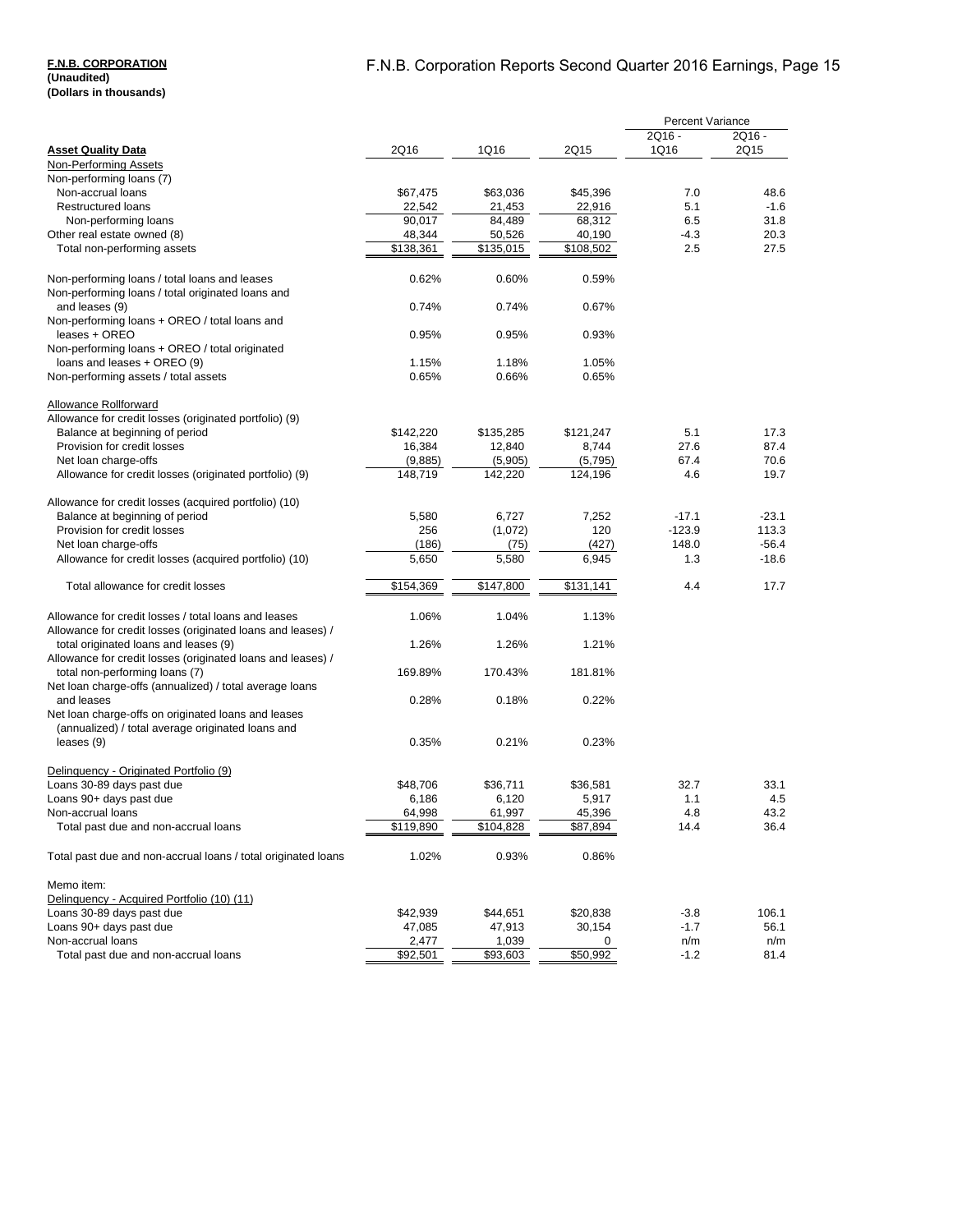|                                                                                                          | For the Six Months<br>Ended June 30. |           | Percent  |
|----------------------------------------------------------------------------------------------------------|--------------------------------------|-----------|----------|
| <b>Asset Quality Data</b>                                                                                | 2016                                 | 2015      | Variance |
| <b>Non-Performing Assets</b>                                                                             |                                      |           |          |
| Non-performing loans (7)                                                                                 |                                      |           |          |
| Non-accrual loans                                                                                        | \$67,475                             | \$45,396  | 48.6     |
| <b>Restructured loans</b>                                                                                | 22,542                               | 22,916    | $-1.6$   |
| Non-performing loans                                                                                     | 90,017                               | 68,312    | 31.8     |
| Other real estate owned (8)                                                                              | 48,344                               | 40,190    | 20.3     |
| Non-performing loans and OREO                                                                            | 138,361                              | 108,502   | 27.5     |
| Non-performing investments                                                                               | 0                                    | 0         | n/m      |
| Total non-performing assets                                                                              | \$138,361                            | \$108,502 | 27.5     |
| Non-performing loans / total loans and leases                                                            | 0.62%                                | 0.59%     |          |
| Non-performing loans / total originated loans and                                                        |                                      |           |          |
| and leases (9)                                                                                           | 0.74%                                | 0.67%     |          |
| Non-performing loans + OREO / total loans and                                                            |                                      |           |          |
| leases + OREO                                                                                            | 0.95%                                | 0.93%     |          |
| Non-performing loans + OREO / total originated                                                           |                                      |           |          |
| loans and leases + OREO (9)                                                                              | 1.15%                                | 1.05%     |          |
| Non-performing assets / total assets                                                                     | 0.65%                                | 0.65%     |          |
| <b>Allowance Rollforward</b>                                                                             |                                      |           |          |
| Allowance for credit losses (originated portfolio) (9)<br>Balance at beginning of period                 | \$135,285                            | \$117,952 | 14.7     |
| Provision for credit losses                                                                              | 29,224                               | 17,810    | 64.1     |
| Net loan charge-offs                                                                                     | (15,790)                             | (11, 566) | 36.5     |
| Allowance for credit losses (originated portfolio) (9)                                                   | 148,719                              | 124,196   | 19.7     |
|                                                                                                          |                                      |           |          |
| Allowance for credit losses (acquired portfolio) (10)                                                    |                                      |           |          |
| Balance at beginning of period                                                                           | 6,727                                | 7.974     | $-15.6$  |
| Provision for credit losses                                                                              | (816)                                | (810)     | 0.7      |
| Net loan charge-offs                                                                                     | (261)                                | (219)     | 19.2     |
| Allowance for credit losses (acquired portfolio) (10)                                                    | 5,650                                | 6,945     | $-18.6$  |
| Total allowance for credit losses                                                                        | \$154,369                            | \$131,141 | 17.7     |
| Allowance for credit losses / total loans and leases                                                     | 1.06%                                | 1.13%     |          |
| Allowance for credit losses (originated loans and leases) /                                              |                                      |           |          |
| total originated loans and leases (9)                                                                    | 1.26%                                | 1.21%     |          |
| Allowance for credit losses (originated loans and leases) /                                              |                                      |           |          |
| total non-performing loans (7)                                                                           | 169.89%                              | 181.81%   |          |
| Net loan charge-offs (annualized) / total average loans                                                  |                                      |           |          |
| and leases                                                                                               | 0.23%                                | 0.21%     |          |
| Net loan charge-offs on originated loans and leases<br>(annualized) / total average originated loans and |                                      |           |          |
| leases $(9)$                                                                                             | 0.28%                                | 0.23%     |          |
| Delinquency - Originated Portfolio (9)                                                                   |                                      |           |          |
| Loans 30-89 days past due                                                                                | \$48,706                             | \$36,581  | 33.1     |
| Loans 90+ days past due                                                                                  | 6,186                                | 5,917     | 4.5      |
| Non-accrual loans                                                                                        | 64,998                               | 45,396    | 43.2     |
| Total past due and non-accrual loans                                                                     | \$119,890                            | \$87.894  | 36.4     |
| Total past due and non-accrual loans / total originated loans                                            | 1.02%                                | 0.86%     |          |
| Memo item:                                                                                               |                                      |           |          |
| Delinquency - Acquired Portfolio (10) (11)                                                               |                                      |           |          |
| Loans 30-89 days past due                                                                                | \$42,939                             | \$20,838  | 106.1    |
| Loans 90+ days past due                                                                                  | 47,085                               | 30,154    | 56.1     |
| Non-accrual loans                                                                                        | 2,477                                | 0         | n/m      |
| Total past due and non-accrual loans                                                                     | \$92,501                             | \$50,992  | 81.4     |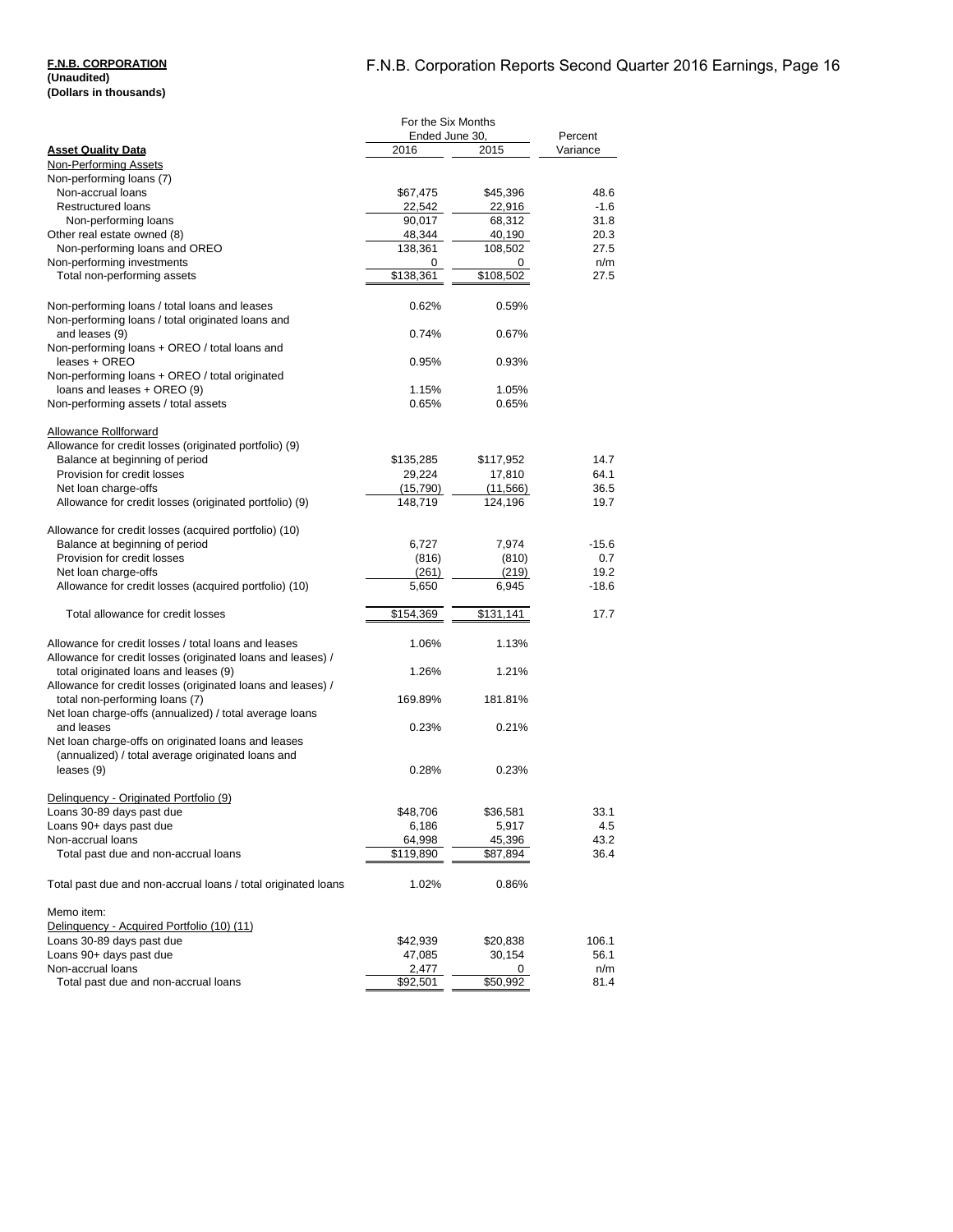|                                                   | 2Q16         |           |         | 1Q16         |           |         |
|---------------------------------------------------|--------------|-----------|---------|--------------|-----------|---------|
|                                                   |              | Interest  | Average |              | Interest  | Average |
|                                                   | Average      | Earned    | Yield   | Average      | Earned    | Yield   |
|                                                   | Outstanding  | or Paid   | or Rate | Outstanding  | or Paid   | or Rate |
| <b>Assets</b>                                     |              |           |         |              |           |         |
| Interest bearing deposits with banks              | \$109,432    | \$97      | 0.36%   | \$123,445    | \$117     | 0.38%   |
| Taxable investment securities (12)                | 3,728,873    | 17,977    | 1.93%   | 3,254,474    | 16,493    | 2.03%   |
| Non-taxable investment securities (13)            | 297,228      | 3,266     | 4.40%   | 271,724      | 3,092     | 4.55%   |
| Residential mortgage loans held for sale          | 15,734       | 191       | 4.86%   | 6,128        | 77        | 5.06%   |
| Loans and leases (13) (14)                        | 14,345,128   | 152,191   | 4.27%   | 13,242,792   | 138,438   | 4.20%   |
| Total Interest Earning Assets (13)                | 18,496,395   | 173,722   | 3.77%   | 16,898,563   | 158,217   | 3.76%   |
| Cash and due from banks                           | 284,061      |           |         | 248,949      |           |         |
| Allowance for loan losses                         | (150, 487)   |           |         | (142, 943)   |           |         |
| Premises and equipment                            | 221,030      |           |         | 191,543      |           |         |
| Other assets                                      | 1,929,414    |           |         | 1,720,527    |           |         |
| <b>Total Assets</b>                               | \$20,780,413 |           |         | \$18,916,639 |           |         |
|                                                   |              |           |         |              |           |         |
| <b>Liabilities</b>                                |              |           |         |              |           |         |
| Deposits:                                         |              |           |         |              |           |         |
| Interest-bearing demand                           | \$6,744,744  | 4,051     | 0.24%   | \$6,116,380  | 3,456     | 0.23%   |
| Savings                                           | 2,292,185    | 465       | 0.08%   | 2,053,764    | 364       | 0.07%   |
| Certificates and other time                       | 2,676,851    | 5,908     | 0.89%   | 2,576,387    | 5,666     | 0.88%   |
| Customer repurchase agreements                    | 316,456      | 201       | 0.25%   | 299,038      | 180       | 0.24%   |
| Other short-term borrowings                       | 1,400,109    | 2,358     | 0.67%   | 1,260,466    | 2,181     | 0.69%   |
| Long-term borrowings                              | 657,059      | 3,579     | 2.19%   | 648,490      | 3,553     | 2.20%   |
| Total Interest Bearing Liabilities (13)           | 14,087,404   | 16,562    | 0.47%   | 12,954,525   | 15,400    | 0.48%   |
| Non-interest bearing demand deposits              | 3,941,857    |           |         | 3,449,230    |           |         |
| Other liabilities                                 | 218,926      |           |         | 183,169      |           |         |
| <b>Total Liabilities</b>                          | 18,248,187   |           |         | 16,586,924   |           |         |
| Stockholders' equity                              | 2,532,226    |           |         | 2,329,715    |           |         |
| <b>Total Liabilities and Stockholders' Equity</b> | \$20,780,413 |           |         | \$18,916,639 |           |         |
|                                                   |              |           |         |              |           |         |
| Net Interest Earning Assets                       | \$4,408,991  |           |         | \$3,944,038  |           |         |
| Net Interest Income (FTE)                         |              | 157,160   |         |              | 142,817   |         |
| <b>Tax Equivalent Adjustment</b>                  |              | (2,791)   |         |              | (2, 463)  |         |
| Net Interest Income                               |              | \$154,369 |         |              | \$140,354 |         |
| Net Interest Spread                               |              |           | 3.30%   |              |           | 3.28%   |
| Net Interest Margin (13)                          |              |           | 3.41%   |              |           | 3.40%   |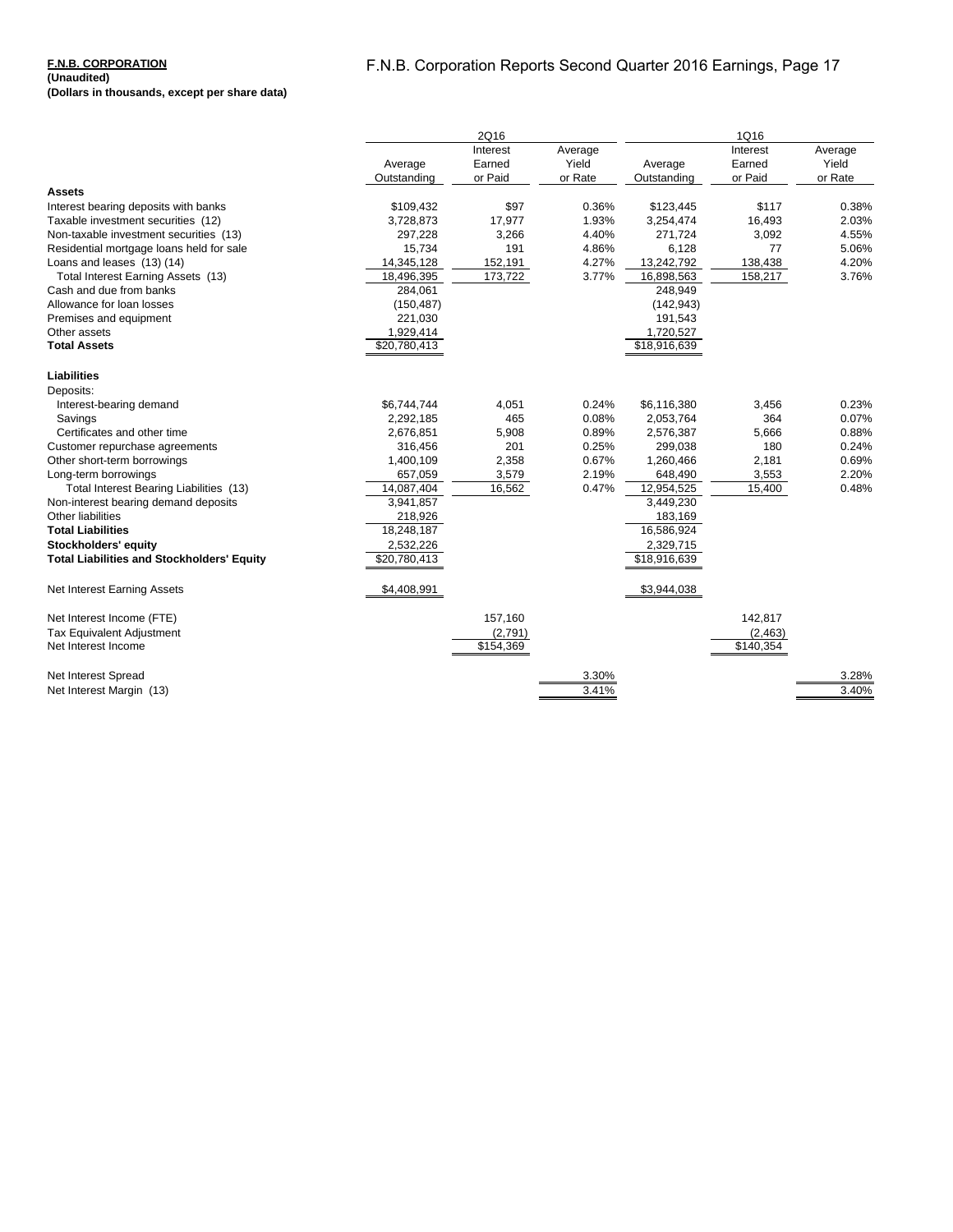|                                                   | 2Q15         |           |         |  |
|---------------------------------------------------|--------------|-----------|---------|--|
|                                                   |              | Interest  | Average |  |
|                                                   | Average      | Earned    | Yield   |  |
|                                                   | Outstanding  | or Paid   | or Rate |  |
| <b>Assets</b>                                     |              |           |         |  |
| Interest bearing deposits with banks              | \$75,707     | \$28      | 0.15%   |  |
| Taxable investment securities (12)                | 2,815,252    | 14,467    | 2.03%   |  |
| Non-taxable investment securities (13)            | 168,501      | 2.283     | 4.82%   |  |
| Residential mortgage loans held for sale          | 4,833        | 119       | 5.93%   |  |
| Loans and leases (13) (14)                        | 11,283,579   | 120,356   | 4.19%   |  |
| Total Interest Earning Assets (13)                | 14,347,872   | 137,253   | 3.75%   |  |
| Cash and due from banks                           | 194,598      |           |         |  |
| Allowance for loan losses                         | (128, 697)   |           |         |  |
| Premises and equipment                            | 168,586      |           |         |  |
| Other assets                                      | 1,564,873    |           |         |  |
| <b>Total Assets</b>                               | \$16,147,232 |           |         |  |
| <b>Liabilities</b>                                |              |           |         |  |
| Deposits:                                         |              |           |         |  |
| Interest-bearing demand                           | \$4,677,671  | 1,946     | 0.16%   |  |
| Savings                                           | 1,616,284    | 193       | 0.04%   |  |
| Certificates and other time                       | 2,600,551    | 5,497     | 0.85%   |  |
| Customer repurchase agreements                    | 830,646      | 391       | 0.21%   |  |
| Other short-term borrowings                       | 1,053,939    | 1,403     | 0.50%   |  |
| Long-term borrowings                              | 541,549      | 2,251     | 1.67%   |  |
| Total Interest Bearing Liabilities (13)           | 11,320,640   | 11,681    | 0.41%   |  |
| Non-interest bearing demand deposits              | 2,637,405    |           |         |  |
| Other liabilities                                 | 148,926      |           |         |  |
| <b>Total Liabilities</b>                          | 14,106,971   |           |         |  |
| Stockholders' equity                              | 2,040,261    |           |         |  |
| <b>Total Liabilities and Stockholders' Equity</b> | \$16,147,232 |           |         |  |
|                                                   |              |           |         |  |
| Net Interest Earning Assets                       | \$3,027,232  |           |         |  |
| Net Interest Income (FTE)                         |              | 125,572   |         |  |
| <b>Tax Equivalent Adjustment</b>                  |              | (1,805)   |         |  |
| Net Interest Income                               |              | \$123,767 |         |  |
| Net Interest Spread                               |              |           | 3.34%   |  |
| Net Interest Margin (13)                          |              |           | 3.43%   |  |
|                                                   |              |           |         |  |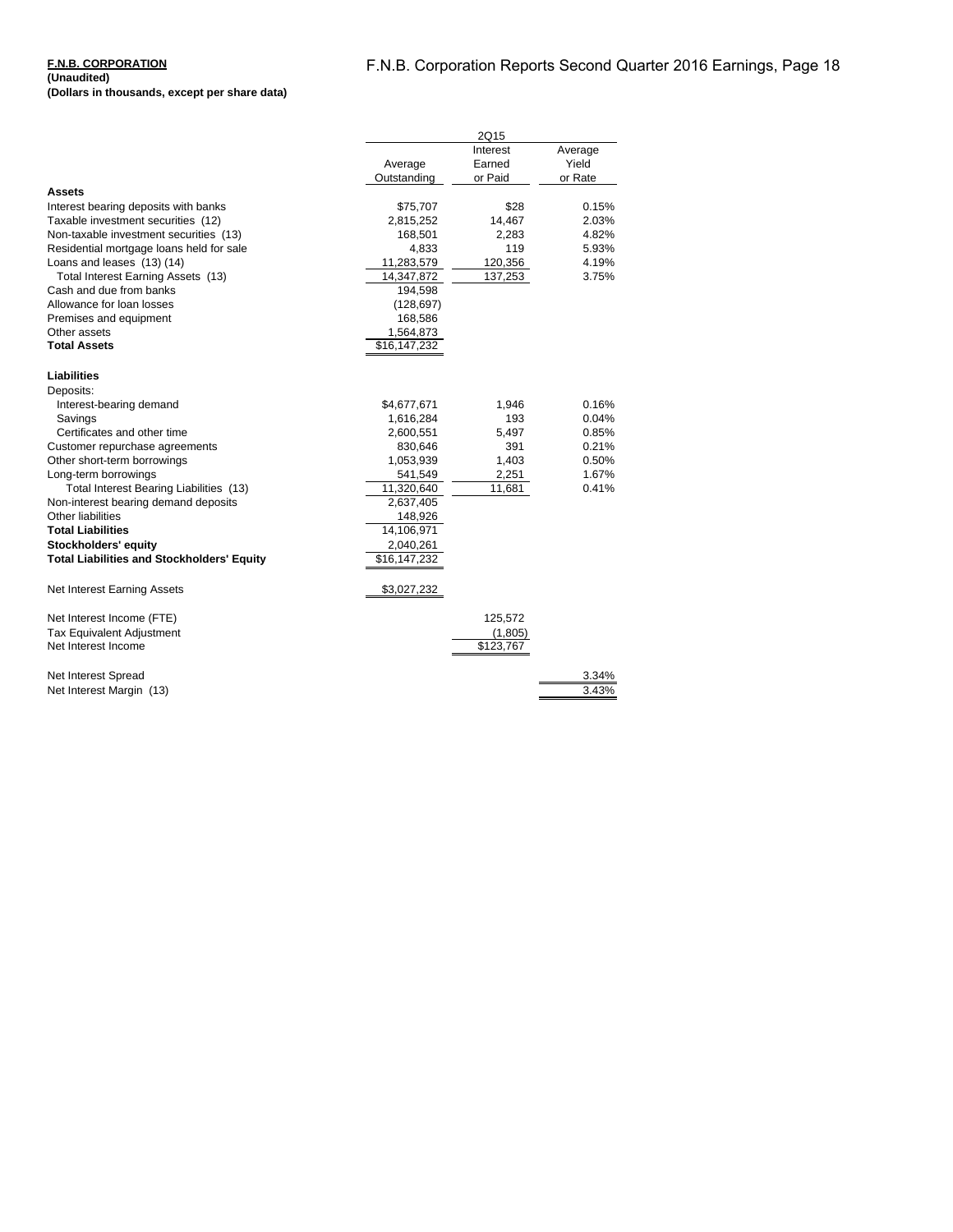|                                                   | For the Six Months Ended June 30, |           |         |              |           |         |
|---------------------------------------------------|-----------------------------------|-----------|---------|--------------|-----------|---------|
|                                                   |                                   | 2016      |         |              | 2015      |         |
|                                                   |                                   | Interest  | Average |              | Interest  | Average |
|                                                   | Average                           | Earned    | Yield   | Average      | Earned    | Yield   |
|                                                   | Outstanding                       | or Paid   | or Rate | Outstanding  | or Paid   | or Rate |
| <b>Assets</b>                                     |                                   |           |         |              |           |         |
| Interest bearing deposits with banks              | \$116,439                         | \$214     | 0.37%   | \$75,832     | \$60      | 0.16%   |
| Taxable investment securities (12)                | 3,491,673                         | 34,469    | 1.98%   | 2,835,555    | 28,680    | 2.02%   |
| Non-taxable investment securities (13)            | 284,476                           | 6,358     | 4.47%   | 178,995      | 4,400     | 4.92%   |
| Residential mortgage loans held for sale          | 10,931                            | 269       | 4.92%   | 6,450        | 182       | 5.66%   |
| Loans and leases (13) (14)                        | 13,793,960                        | 290,628   | 4.24%   | 11,408,541   | 239,083   | 4.22%   |
| Total Interest Earning Assets (13)                | 17,697,479                        | 331,938   | 3.77%   | 14,505,373   | 272,405   | 3.78%   |
| Cash and due from banks                           | 266,505                           |           |         | 193,788      |           |         |
| Allowance for loan losses                         | (146, 715)                        |           |         | (130, 072)   |           |         |
| Premises and equipment                            | 206,286                           |           |         | 168,844      |           |         |
| Other assets                                      | 1,824,971                         |           |         | 1,565,122    |           |         |
| <b>Total Assets</b>                               | \$19,848,526                      |           |         | \$16,303,055 |           |         |
| <b>Liabilities</b>                                |                                   |           |         |              |           |         |
| Deposits:                                         |                                   |           |         |              |           |         |
| Interest-bearing demand                           | \$6,430,562                       | 7,507     | 0.23%   | \$4,712,070  | 3,842     | 0.16%   |
| Savings                                           | 2,172,975                         | 829       | 0.08%   | 1,680,916    | 365       | 0.04%   |
| Certificates and other time                       | 2,626,619                         | 11,574    | 0.89%   | 2,594,632    | 10,878    | 0.85%   |
| Customer repurchase agreements                    | 307,747                           | 380       | 0.24%   | 776,601      | 847       | 0.22%   |
| Other short-term borrowings                       | 1,330,288                         | 4,540     | 0.68%   | 1,090,860    | 2,715     | 0.50%   |
| Long-term borrowings                              | 652,775                           | 7,132     | 2.20%   | 541,771      | 4,482     | 1.67%   |
| Total Interest Bearing Liabilities (13)           | 13,520,966                        | 31,962    | 0.48%   | 11,396,850   | 23,129    | 0.41%   |
| Non-interest bearing demand deposits              | 3,695,543                         |           |         | 2,707,566    |           |         |
| Other liabilities                                 | 201,047                           |           |         | 145,425      |           |         |
| <b>Total Liabilities</b>                          | 17,417,556                        |           |         | 14,249,841   |           |         |
| Stockholders' equity                              | 2,430,970                         |           |         | 2,053,214    |           |         |
| <b>Total Liabilities and Stockholders' Equity</b> | \$19,848,526                      |           |         | \$16,303,055 |           |         |
| Net Interest Earning Assets                       | \$4,176,513                       |           |         | \$3,108,523  |           |         |
| Net Interest Income (FTE)                         |                                   | 299,976   |         |              | 249,276   |         |
| <b>Tax Equivalent Adjustment</b>                  |                                   | (5, 253)  |         |              | (3,588)   |         |
| Net Interest Income                               |                                   | \$294,723 |         |              | \$245,688 |         |
| Net Interest Spread                               |                                   |           | 3.29%   |              |           | 3.37%   |
| Net Interest Margin (13)                          |                                   |           | 3.41%   |              |           | 3.46%   |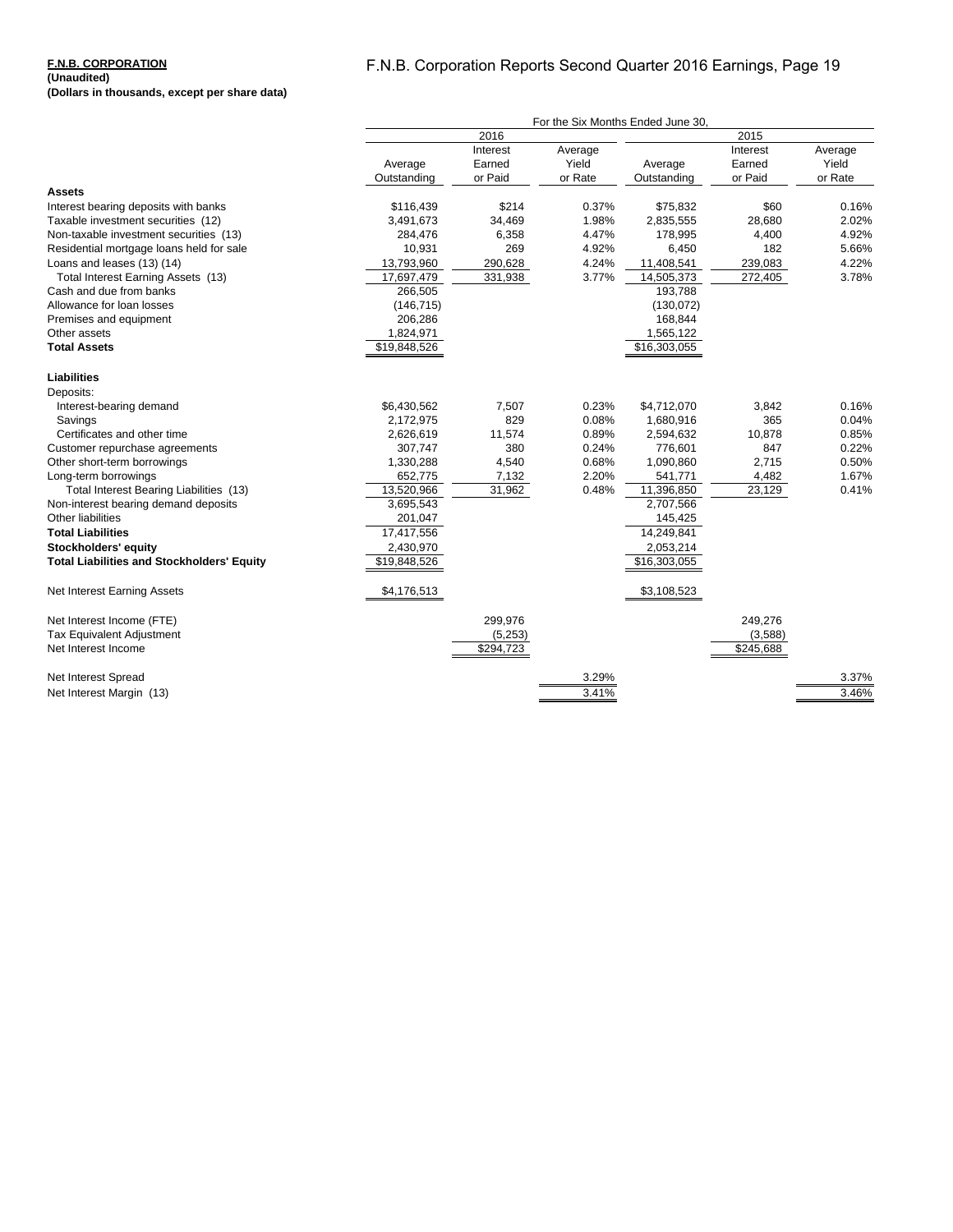### **F.N.B. CORPORATION (Unaudited) (Dollars in thousands, except per share data)**

## NON-GAAP FINANCIAL MEASURES

We believe the following non-GAAP financial measures used by F.N.B. Corporation provide information useful to investors in understanding F.N.B. Corporation's operating performance and trends, and facilitate comparisons with the performance of F.N.B. Corporation's peers. The non-GAAP financial measures used by F.N.B. Corporation may differ from the non-GAAP financial measures other financial institutions use to measure their results of operations. Non-GAAP financial measures should be viewed in addition to, and not as an alternative for, F.N.B. Corporation's reported results prepared in accordance with U.S. GAAP. The following tables summarize the non-GAAP financial measures included in this press release and derived from amounts reported in F.N.B. Corporation's financial statements.

|                                                          | 2Q16        | 1Q16        | 2Q15        |
|----------------------------------------------------------|-------------|-------------|-------------|
| Return on average tangible equity (2):                   |             |             |             |
| Net income (annualized)                                  | \$166,106   | \$105,101   | \$160,966   |
| Amortization of intangibles, net of tax (annualized)     | 10,551      | 8,404       | 6,751       |
|                                                          | 176,657     | 113,505     | 167,717     |
| Average total shareholders' equity                       | 2,532,226   | 2,329,715   | 2,066,024   |
| Less: Average intangibles                                | (1,090,542) | (965, 595)  | (868, 133)  |
|                                                          | 1,441,684   | 1,364,120   | 1,197,891   |
| Return on average tangible equity (2)                    | 12.25%      | 8.32%       | 14.00%      |
| Return on average tangible common equity (2):            |             |             |             |
| Net income available to common stockholders (annualized) | \$158,025   | \$97,020    | \$152,903   |
| Amortization of intangibles, net of tax (annualized)     | 10,551      | 8,404       | 6,751       |
|                                                          | 168,576     | 105,424     | 159,654     |
| Average total stockholders' equity                       | 2,532,226   | 2,329,715   | 2,066,024   |
| Less: Average preferred stockholders' equity             | (106, 882)  | (106, 882)  | (106, 882)  |
| Less: Average intangibles                                | (1,090,542) | (965, 595)  | (868, 133)  |
|                                                          | 1,334,802   | 1,257,238   | 1,091,009   |
| Return on average tangible common equity (2)             | 12.63%      | 8.39%       | 14.63%      |
| Return on average tangible assets (3):                   |             |             |             |
| Net income (annualized)                                  | \$166,106   | \$105,101   | \$160,966   |
| Amortization of intangibles, net of tax (annualized)     | 10,551      | 8,404       | 6,751       |
|                                                          | 176,657     | 113,505     | 167,717     |
| Average total assets                                     | 20,780,413  | 18,916,639  | 16,457,166  |
| Less: Average intangibles                                | (1,090,542) | (965, 595)  | (868,133)   |
|                                                          | 19,689,871  | 17,951,044  | 15,589,033  |
| Return on average tangible assets (3)                    | 0.90%       | 0.63%       | 1.08%       |
| Tangible book value per share:                           |             |             |             |
| Total shareholders' equity                               | \$2,545,337 | \$2,518,021 | \$2,065,771 |
| Less: preferred shareholders' equity                     | (106, 882)  | (106, 882)  | (106, 882)  |
| Less: intangibles                                        | (1,094,687) | (1,077,809) | (869,052)   |
|                                                          | 1,343,768   | 1,333,330   | 1,089,837   |
| Ending shares outstanding                                | 210,120,601 | 209,733,291 | 175,286,980 |
| Tangible book value per share                            | \$6.40      | \$6.36      | \$6.22      |
|                                                          |             |             |             |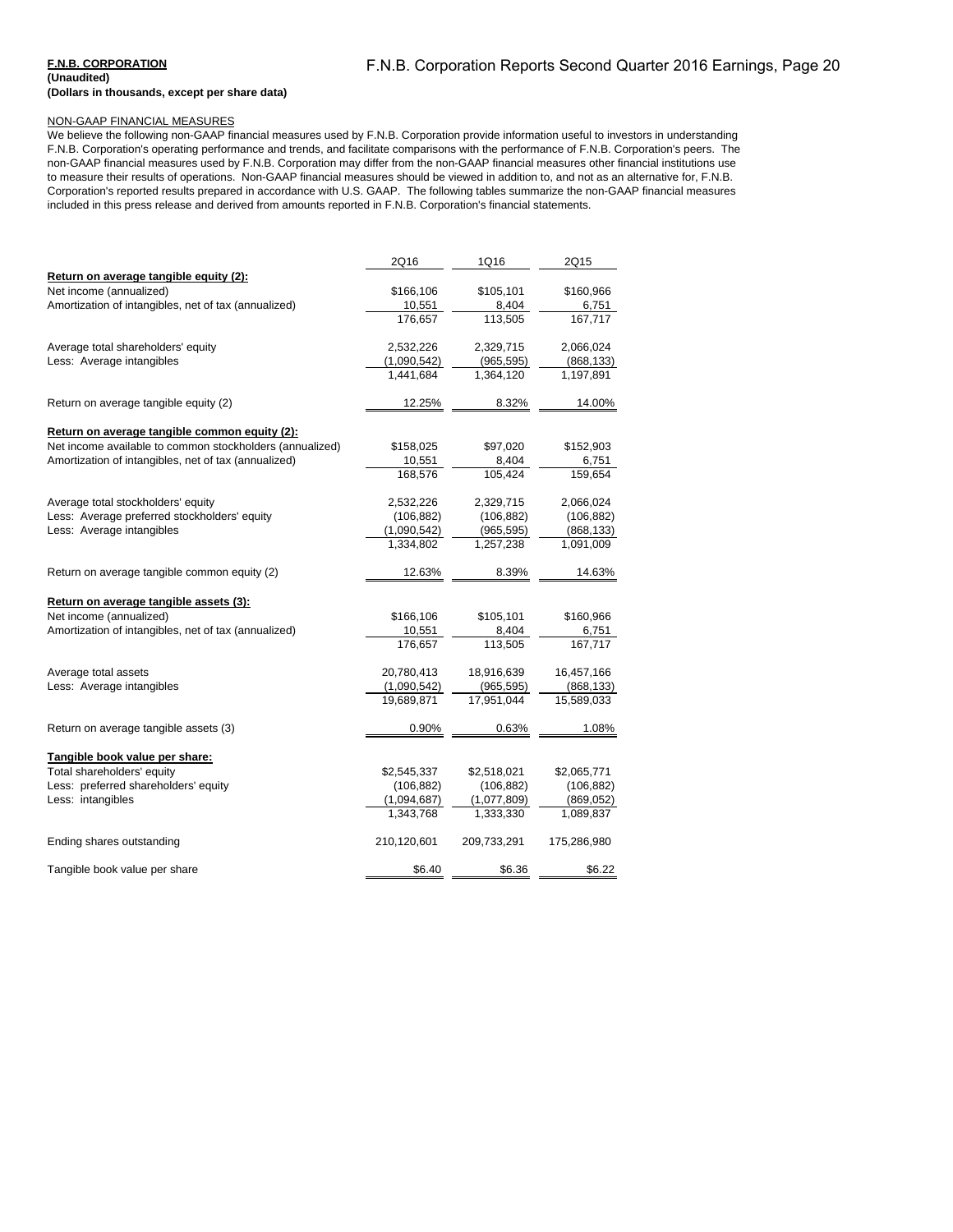|                                                          | For the Six Months |            |
|----------------------------------------------------------|--------------------|------------|
|                                                          | Ended June 30,     |            |
|                                                          | 2016               | 2015       |
| Return on average tangible equity (2):                   |                    |            |
| Net income (annualized)                                  | \$135,605          | \$162,283  |
| Amortization of intangibles, net of tax (annualized)     | 9,477              | 6,885      |
|                                                          | 145,082            | 169,168    |
| Average total shareholders' equity                       | 2,430,970          | 2,053,214  |
| Less: Average intangibles                                | (1,028,068)        | (868, 707) |
|                                                          | 1,402,902          | 1,184,507  |
| Return on average tangible equity (2)                    | 10.34%             | 14.28%     |
| Return on average tangible common equity (2):            |                    |            |
| Net income available to common stockholders (annualized) | \$127,520          | \$154,175  |
| Amortization of intangibles, net of tax (annualized)     | 9,477              | 6,885      |
|                                                          | 136,997            | 161,060    |
| Average total stockholders' equity                       | 2,430,970          | 2,053,214  |
| Less: Average preferred stockholders' equity             | (106, 882)         | (106, 882) |
| Less: Average intangibles                                | (1,028,068)        | (868, 707) |
|                                                          | 1.296.020          | 1,077,625  |
| Return on average tangible common equity (2)             | 10.57%             | 14.95%     |
| Return on average tangible assets (3):                   |                    |            |
| Net income (annualized)                                  | \$135,605          | \$162,283  |
| Amortization of intangibles, net of tax (annualized)     | 9,477              | 6,885      |
|                                                          | 145,082            | 169,168    |
| Average total assets                                     | 19,848,526         | 16,303,055 |
| Less: Average intangibles                                | (1,028,068)        | (868, 707) |
|                                                          | 18,820,458         | 15,434,348 |
| Return on average tangible assets (3)                    | 0.77%              | 1.10%      |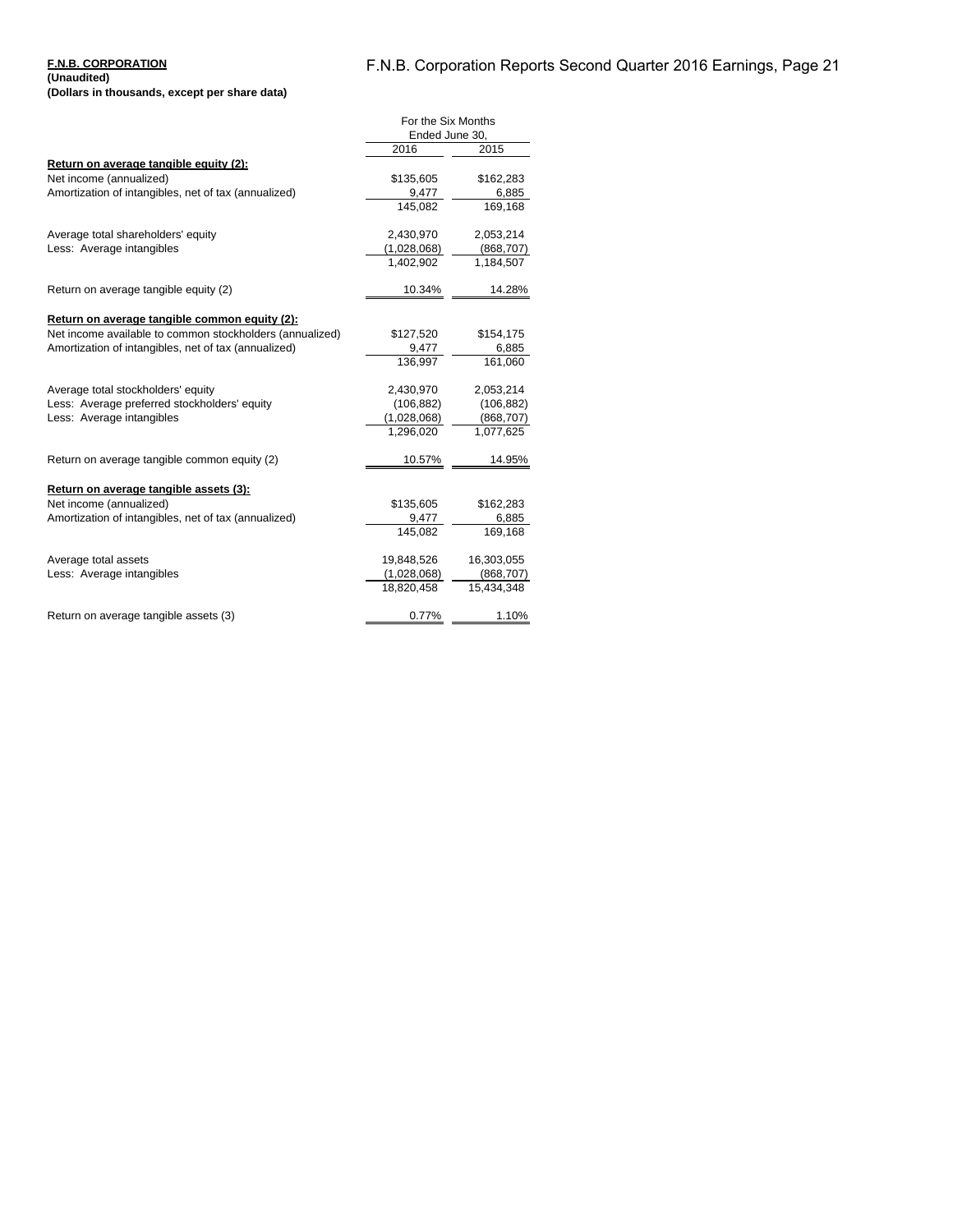|                                                          | 2Q16        | 1Q16        | 2Q15        |
|----------------------------------------------------------|-------------|-------------|-------------|
| Tangible equity / tangible assets (period end):          |             |             |             |
| Total shareholders' equity                               | \$2,545,337 | \$2,518,021 | \$2,065,771 |
| Less: intangibles                                        | (1,094,687) | (1,077,809) | (869, 052)  |
|                                                          | 1,450,650   | 1,440,212   | 1,196,719   |
| <b>Total assets</b>                                      | 21,214,967  | 20,324,524  | 16,598,601  |
| Less: intangibles                                        | (1,094,687) | (1,077,809) | (869, 052)  |
|                                                          | 20,120,280  | 19,246,713  | 15,729,549  |
| Tangible equity / tangible assets (period end)           | 7.21%       | 7.48%       | 7.61%       |
| Tangible common equity / tangible assets (period end):   |             |             |             |
| Total stockholders' equity                               | \$2,545,337 | \$2,518,021 | \$2,065,771 |
| Less: preferred stockholders' equity                     | (106, 882)  | (106, 882)  | (106, 882)  |
| Less: intangibles                                        | (1,094,687) | (1,077,809) | (869, 052)  |
|                                                          | 1,343,768   | 1,333,330   | 1,089,837   |
| <b>Total assets</b>                                      | 21,214,967  | 20,324,524  | 16,598,601  |
| Less: intangibles                                        | (1,094,687) | (1,077,809) | (869,052)   |
|                                                          | 20,120,280  | 19,246,715  | 15,729,549  |
| Tangible common equity / tangible assets (period end)    | 6.68%       | 6.93%       | 6.93%       |
| <b>Efficiency Ratio:</b>                                 |             |             |             |
| Total non-interest expense                               | 129,629     | 136,648     | 96,499      |
| Less: amortization of intangibles                        | (3,388)     | (2,649)     | (1,999)     |
| Less: OREO expense                                       | (172)       | (1,409)     | (1,580)     |
| Less: merger costs                                       | (10, 551)   | (24, 940)   | (371)       |
| Less: other non-recurring items                          | $\Omega$    | (2,585)     | 0           |
| Adjusted non-interest expense                            | 115,520     | 105,065     | 92,549      |
| Net interest income (FTE)                                | 157,160     | 142,817     | 125,572     |
| Non-interest income                                      | 51,411      | 46,044      | 39,752      |
| Less: net securities gains                               | (226)       | (71)        | (14)        |
| Less: other non-recurring items                          | $\mathbf 0$ | (2, 422)    | 0           |
| Adjusted net interest income (FTE) + non-interest income | 208,345     | 186,368     | 165,310     |
| Efficiency ratio                                         | 55.45%      | 56.38%      | 55.99%      |
| <b>Net Interest Margin:</b>                              |             |             |             |
| Net interest margin (FTE) (13)                           | 3.41%       | 3.40%       | 3.43%       |
| Accretable yield adjustment                              | $-0.06%$    | $-0.02%$    | $-0.04%$    |
| Core net interest margin                                 | 3.35%       | 3.38%       | 3.39%       |
|                                                          |             |             |             |